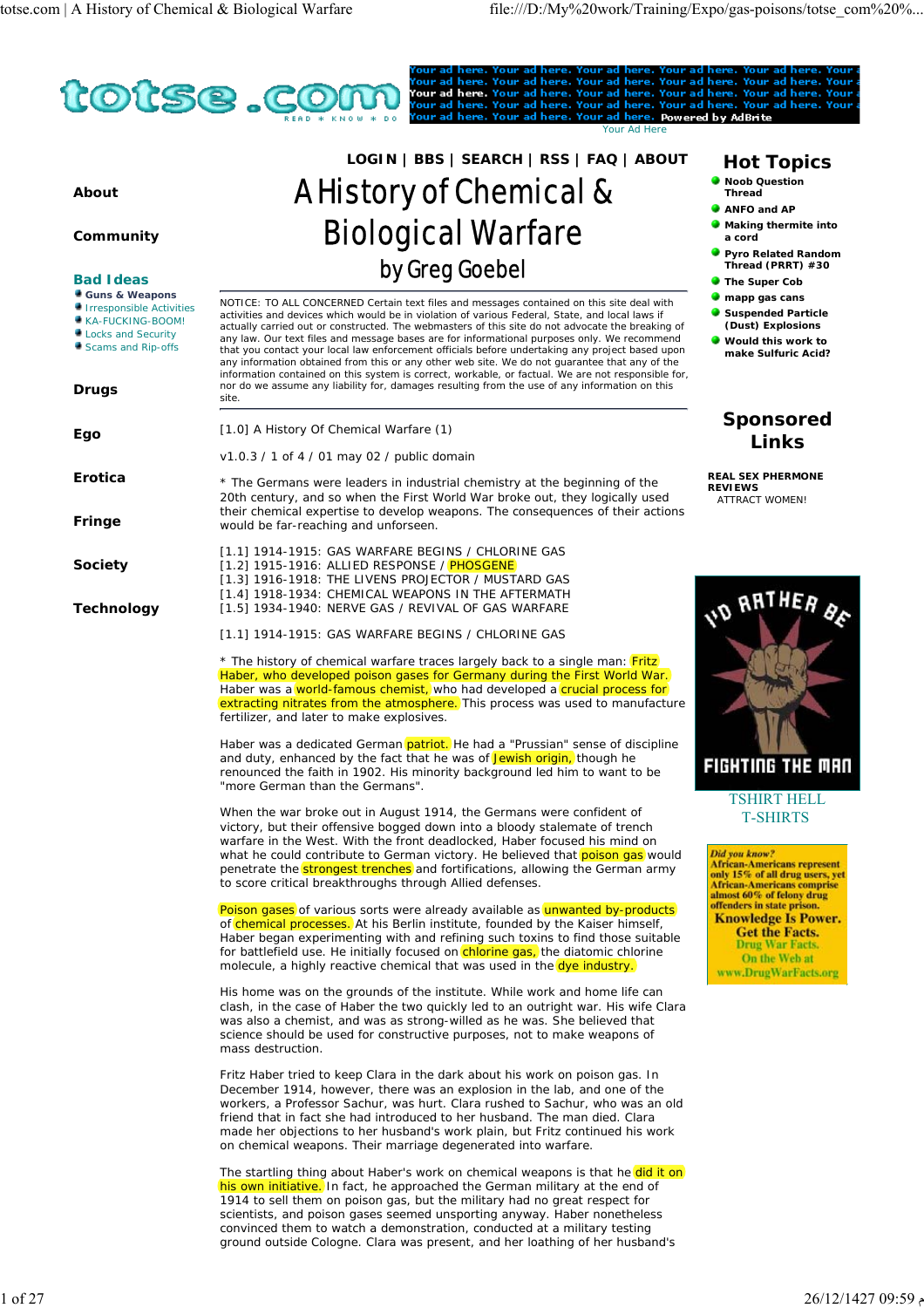## activities increased.

With stalemate on the front, the German military could not be certain of victory. Defeat would be the greatest dishonor, so in early 1915 they decided to swallow their scruples and use Haber's chemical weapons. They gave him officer's rank, and he helped organize a chemical corps.

\* The Germans conducted the first chlorine gas attack on 22 April 1915, against French and Algerian troops facing them at Ypres in Belgium. The Germans set  $up(5,730$  cylinders of chlorine gas and opened their valves. 180 tonnes of gas were released, forming a dense green cloud that rolled into Allied lines.

At  $30$  parts of chlorine to a million parts of air, chlorine gas is a nasty (irritant) that causes harsh coughing. At 1,000 parts per million, it is lethal, caustically stripping the lining from the lungs and causing victims to drown in their own fluids.

The results of the gas attack were devastating. The French and Algerian soldiers choked, their lungs burning, and slowly died. The gas cloud tinted everything a sickly green. Those who could escape the cloud fled in panic. Before dawn on 24 April, the Germans poured gas into Canadian lines, with similar results.

Allied casualties in the two days of gas attacks were estimated at 5,000 dead, with 10,000 more disabled, half of them permanently. Despite the fact that the French had captured a German soldier who was carrying a gas mask and who provided advance details of the attack when interrogated, the report was lost in the noise and the soldiers in the trenches had no warning.

The attack was unbelievably effective. Irritant chemicals, essentially  $\left(\frac{1}{2}$  gases, had already been fired in artillery shells by both the French and the Germans, but they had not proven to be much more than a tactical nuisance. Even the German military was astonished by the results of Haber's chlorine gas. To Haber's fury, they were not prepared to exploit the breach they had made in Allied lines, and did not commit any serious force for a follow-up attack. This may have been partly because they didn't have the protective gear for large numbers of troops at the time.

The Germans launched a number of gas attacks during May 1915, with the last taking place on 24 May. Allied troops had been issued primitive flannel filter masks, which were dipped in a soda solution and tied around the face, but they unsurprisingly proved ineffective. The gas attacks then ceased. The prevailing winds over the lines had changed direction, and except for two small-scale attacks in October, the Germans did not return to gas attacks in earnest on the Western Front until December.

The attacks in April and May represented a squandered opportunity for the Germans. Had the gas attacks been performed on a larger scale and followed up, they could have decisively changed the course of the war. In practice, they just made the stalemate even more miserable.

\* That was not quite realized at the time, however. The German papers were enthusiastic over the effectiveness of poison gas, and some even claimed that gas weapons were more humane than bullets and shells. Haber was promoted to captain. He threw a dinner party to celebrate. Clara Haber was not in a congratulatory mood. They had a furious argument that evening, with Clara accusing Fritz of perverting science. He called her a traitor to Germany.

Her verbal protests could not sway her husband. That night, she took his army pistol and shot herself through the heart. Fritz Haber left for the Eastern Front the next day, leaving his wife's funeral arrangements to others.

The change in prevailing winds allowed the Germans to use their new gas weapons on the Russians. On 31 May 1915, Haber supervised the first chlorine gas attack on the Eastern Front. Gas proved extremely deadly against the poorly-equipped Russians, though it was not very effective in winter cold, as it tended to freeze.

## [1.2] 1915-1916: ALLIED RESPONSE / PHOSGENE

\* The Allies were unsurprisingly outraged at the German use of poison gas. The British Army assigned Major Charles Howard Foulkes of the Royal Engineers to implement a response. Foulkes was energetic and capable, and he quickly implemented schemes for gas defense and offense.

In June 1915, 2,500,000 "Hypo Helmets" were issued to Allied troops. These were primitive gas masks, made of flannel that was chemically impregnated to neutralize chlorine, with eyepieces made out of celluloid. They were far better than nothing, but they could not resist an extended gas attack. Given enough gas, any filter would eventually become saturated and ineffective.

By early fall, Foulkes and his "Special Companies", later "Special Brigades", for gas warfare were ready to respond to German gas attacks with one of their own. On  $25$  September 1915, the British conducted their first gas attack at Loos, Belgium, using 5,500 cylinders of chlorine gas, in support of a major ground offensive.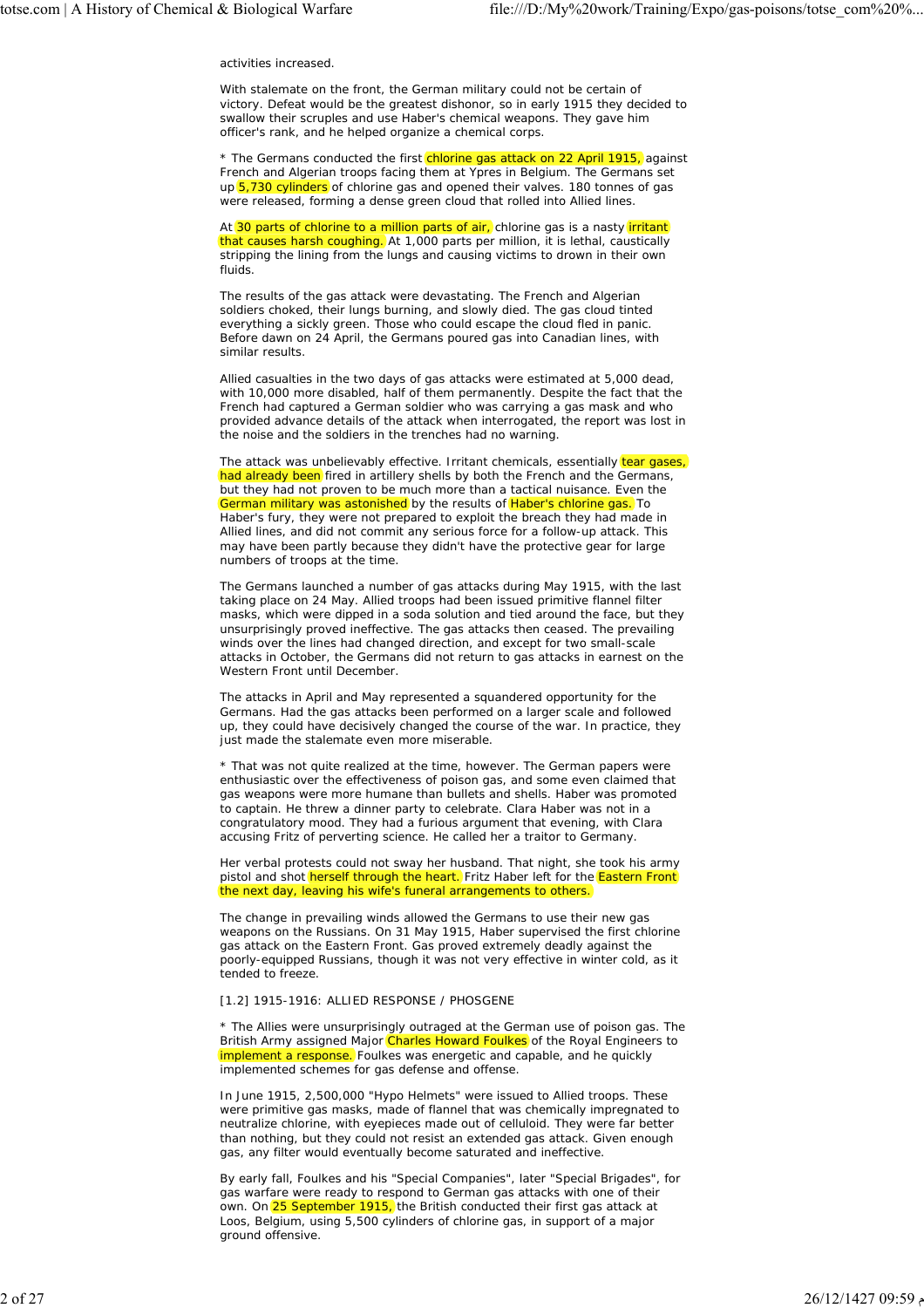The gas attack was partly fumbled, with the gas blowing back into Allied lines and other troubles, resulting in thousands of Allied casualties. However, the effect of gas on the Germans was brutal, and the Allies were able to quickly overrun the Germans' front-line trenches. It did little good. The British smashed themselves against the German rear defenses, and suffered 50,000 casualties. The Germans counterattacked and pushed back the penetrations within a week.

\* On 9 December 1915, with the winds again in their favor, the Germans launched another gas attack on the Allied lines, this time against the British at Ypres in Belgium. The Germans used chlorine and a new gas, "phosgene".

Phosgene was another industrial chemical by-product that Fritz Haber and his institute had evaluated as a weapon. Its lethal concentration was only an eighteenth that of chlorine, and its action was subtle and deadly. A soldier who inhaled a lethal dose of phosgene would feel some irritation at first, and then feel fine for a day or two. In many cases, men would simply shrug off the gas attack as inconsequential, or hardly notice they had been gassed. Then the linings of their lungs would break down, and as with chlorine gas they would drown in their own lung fluids, coughing up a watery stream until they could choked and died.

Fortunately, the British had realized the summer before that phosgene might be used as a chemical weapon and were prepared for it. They had developed the improved "P Helmet", with better impregnation and a rubber exhaust tube. Nine million P Helmets had been issued by December, and managed to limit Allied casualties.

The British were quick to adopt phosgene in response. In June 1916, during the battle of the Somme, they used the new gas, pouring out a huge cloud of phosgene and chlorine gas along a 27 kilometer (17 mile) front. The cloud penetrated up to 19 kilometers (12 miles) behind German lines, killing everything unprotected. The British became particularly fond of phosgene.

\* In 1915, both sides had only been experimenting with poison gas. In 1916, it became a standard weapon and was used in great quantity. The British established a large research and development facility on Salisbury Plain at Porton Down for development of chemical weapons.

However, the Allies were at a significant disadvantage in chemical warfare. Germany's chemical industry was the biggest in the world. Germany's eight giant chemical firms were united in a cartel named the "Interessen Gemeinschaft (IG)". The IG was willing and capable of producing large quantities of chemical weapons.

Soldiers hated poison gas, more than they hated most weapons. The trench war was bad enough; gas made it much more dreadful. Soldiers were almost as scared of their own gas as they were of the enemy's, since blunders were common, and shifting winds made gas releases potentially dangerous to everyone. 57 of Foulkes' men were killed by their own gas during the Battle of the Somme. Gas masks were extremely uncomfortable, and the terror caused by gas extreme, particularly after the introduction of phosgene. "It was remarked as a joke that if someone yelled 'gas', everyone in France would put on a mask," one soldier recollected.

## [1.3] 1916-1918: THE LIVENS PROJECTOR / MUSTARD GAS

\* The technology for gas warfare continued to improve. In early 1916, both the French and the Germans began firing gas shells out of conventional artillery, and the British began to use gas barrages on a large scale the next year. Artillery shells could not achieve the gas concentrations provided by cylinders, but they could reach far back into enemy lines, reducing the risk of gas exposure to "friendly" forces.

While the Allies had at first lagged the Germans in developing new gas weapons, they soon came up with innovations of their own. The first was the British "Livens Projector", invented by Captain F.H. Livens, a British Army officer who took a personal interest in finding new and more effective ways to kill Germans.

The Livens Projector was simply a metal pipe about a meter or so long that was buried in the soil at a 45-degree angle. Large numbers of the projectors were set up in banks. Each projector was loaded with a drum containing about 14 kilograms (30 pounds) of gas, and the bank of projectors was fired by an electrical charge, sending the drums tumbling through air for a range of over a kilometer and a half (about a mile).

Each drum contained a bursting charge to blast it open when it landed near enemy trenches, dousing the enemy with gas with little warning. The Livens Projector was cheap, crude, and extremely effective, as it could be used in mass numbers to produce an overwhelming, terrifying barrage. It was first used at the Battle of Arras on 9 April 1917. As a witness observed:

#### BEGIN QUOTE:

The discharge took place practically simultaneously: a dull red flash seemed to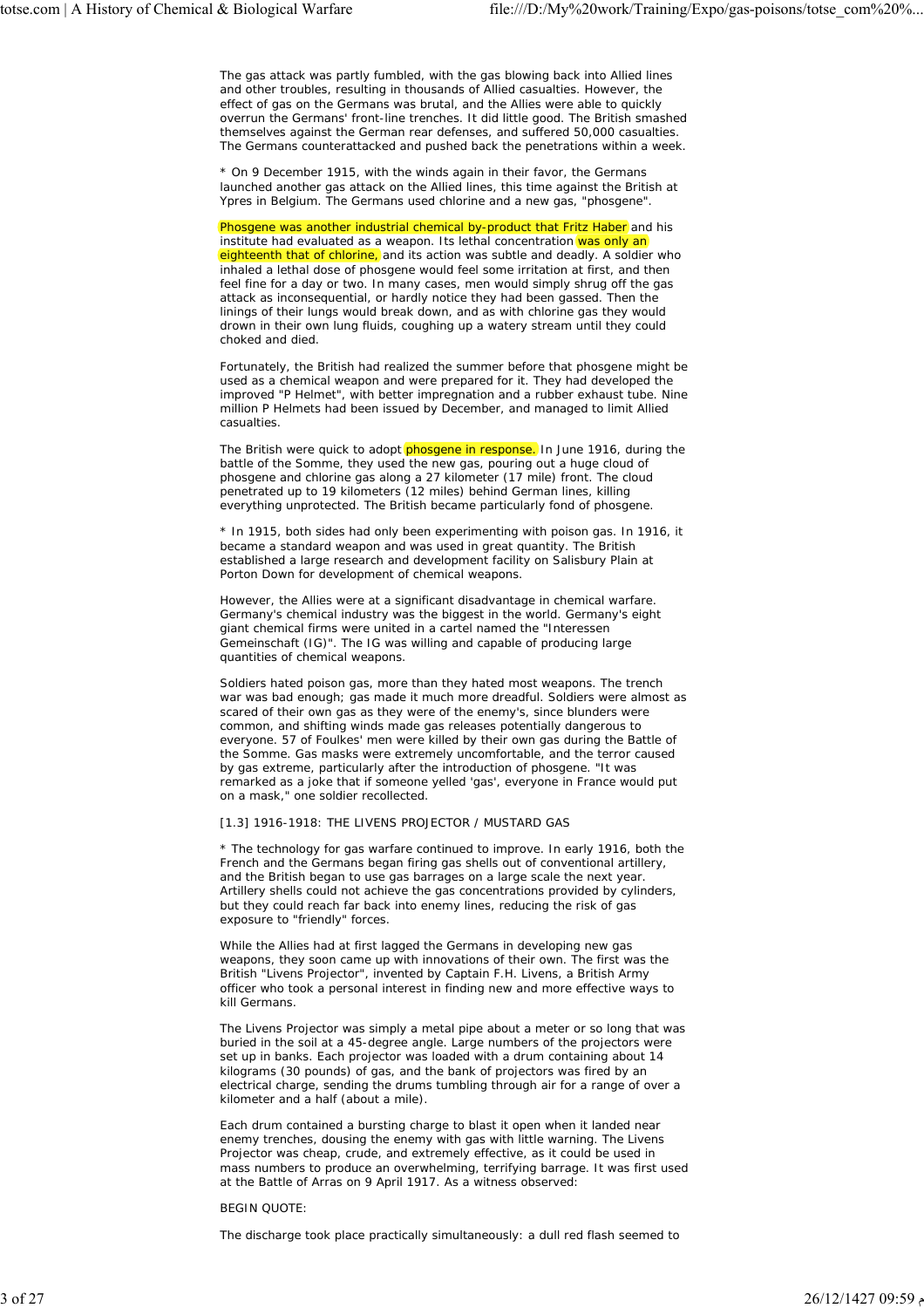flicker all along the front as far as the eye could reach, and there was a slight ground tremor, followed a little later by a muffled roar, as 2,340 of these sinister projectiles hurtled through space, turning clumsily over and over, and some of them, no doubt, colliding in flight.

About 20 seconds later they landed in masses in the German positions, and after a brief pause the steel cases were burst open by the explosive charges inside, and nearly fifty tons of liquid phosgene were liberated which vaporized instantly and formed a cloud that Livens, who watched the discharge from an aeroplane, noticed it still so thick as to be visible as it floated over Vimy and Bailleu villages.

## END QUOTE

The British became very competent at setting up and using massed Livens Projectors, and developed a variety of projectiles for it. The Germans tried to copy it, but the Livens Projector gave the British an edge on the Germans in gas warfare, and the Germans never quite caught back up.

\* The Germans had another trick of their own, however. On the evening of 12 July 1917, the Germans fired shells into British trenches at Ypres, but when they burst the shells released a brown oily fluid, not a gas. The stuff had a horrible smell, something like rancid garlic or mustard, but it otherwise didn't seem particularly offensive and caused only slight irritation to eyes and throat.

Remarkably, given the paranoia over gas attacks, many British troops didn't bother to put on gas masks. As the night wore on, they began to feel pain growing in their eyes and throat, and gradually suffered swelling and huge blisters wherever their skin had come into contact with the noxious fluid.

The results were horrendous, with all affected losing large patches of skin and many of the men blinded. Some died from the massive damage done to throat and lungs. The actual number of fatalities was low, but many of the victims were so badly hurt that they would not be fit to fight for months, if they ever recovered their health at all.

The Germans called their new weapon "Lost", or "Yellow Cross" after the marking on shells, in contrast to the "Green Cross" that designated chlorine and phosgene. The French quickly named it "Yperite", after its use at Ypres. The British codenamed it "HS", for "Hun Stuff", but its rank smell inspired another name that stuck: "mustard gas".

Its formal name was "dichloroethyl sulfide". Mustard was not used in its formulation, the smell was simply a coincidence. It was a "blistering agent", or in formal medical terms a "vesicant". It had actually been evaluated by the British some time earlier and rejected as insufficiently lethal. In fact, although mustard gas didn't have the killing power of phosgene, it was still a very useful weapon. The Germans had realized that improved Allied gas masks and training had rendered chlorine and phosgene gas ineffective. Haber then put his skills to work to develop a chemical weapon for which a gas mask could offer no protection.

Mustard gas did not dissipate like the other gases. The oily fluid could persist for a long time, and continue to cause misery and pain to anyone who came in contact with it, accidentally getting some of it on his boots and from there on his hands and face. It would freeze during the winter, and still be toxic when it thawed again in the spring.

Mustard gas was a vile substance, and manufacturing it was difficult and dangerous. The French were not able to begin full production of it until June 1918. The British built a large plant at Avonmouth to manufacture mustard gas. The gas would cost workers at the Avonmouth plant three deaths, a thousand burns, and endless illnesses, some of which would plague their victims all their lives.

The British Army did not obtain mustard gas until September 1918, and the Allies never seriously used mustard gas in combat. They made do with phosgene, with a vengeance. In early 1918, the British responded to the German mustard gas attacks with dense clouds of phosgene to overwhelm gas masks, with the poison released from big cylinders on train cars rolled up behind the lines.

\* The Germans launched their last major offensive in the West in March 1918. After initial success, the offensive fizzled out, and the Allies armies, now heavily reinforced by the Americans, pushed back the Germans relentlessly.

By this time, many of the artillery shells fired contained gas, with the proportion as as high as a third or even half. However, it hadn't proven a decisive weapon, and had done little more than make conditions worse for the soldiers in the trenches.

Gas could be highly effective if it were used against opponents that were not equipped to deal with it. As mentioned, the Germans used it with great effect against the Russians, inflicting what is now broadly estimated to be a half million casualties, and in October 1917, the Germans used phosgene to break the Italian defensive line in Northern Italy at Caporetto. The unprepared Italians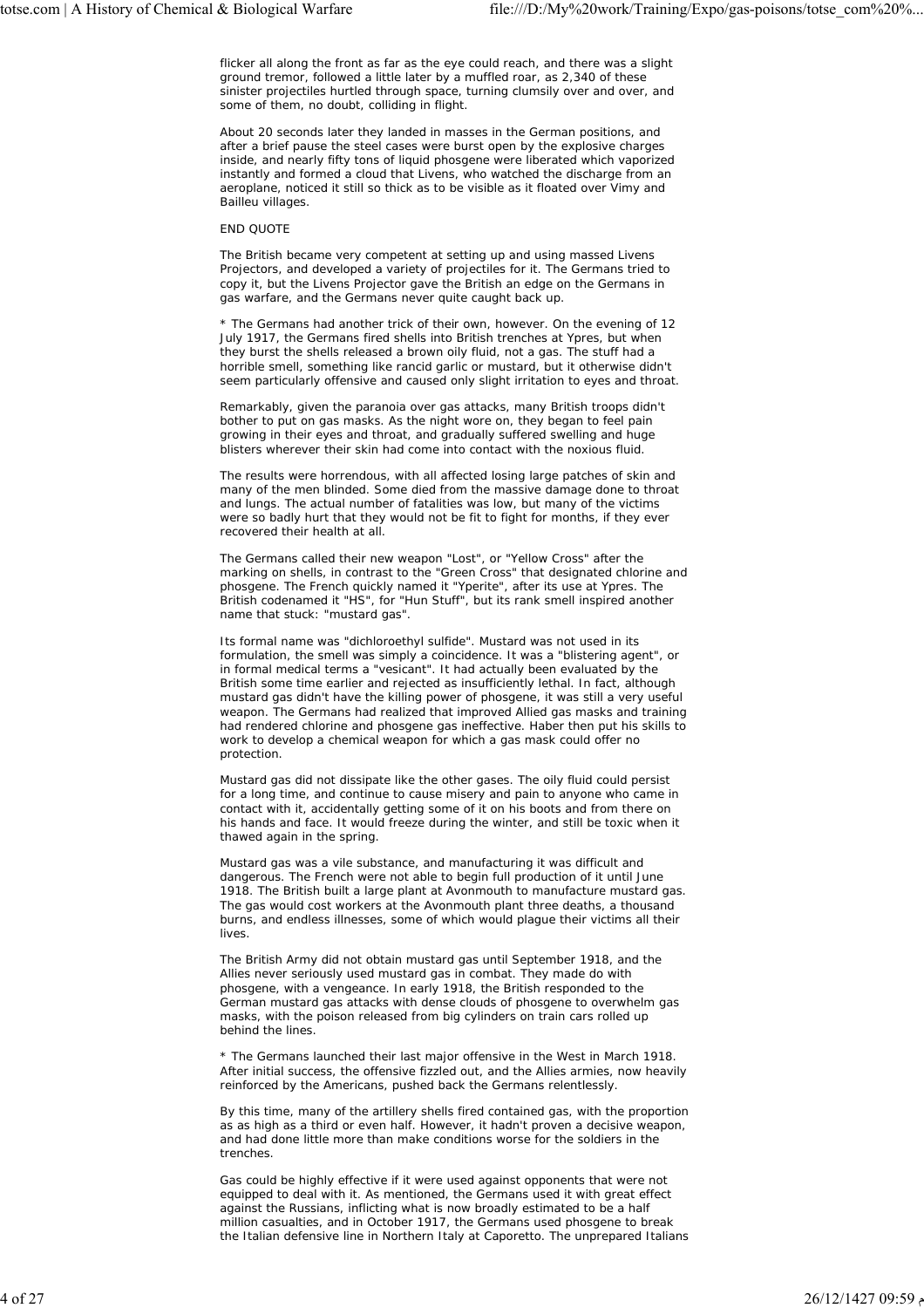were sent into terrified flight, and decisively defeated.

In contrast, troops who were equipped and trained to deal with gas attacks would suffer relatively minimal casualties, though bundling up against gas was stifling and exhausting, and life in a poisoned landscape was demoralizing.

Yet the gas shells kept flying overhead. One small incident stands out. On 14 October 1918, the British fired their new mustard gas shells into German positions at a Belgian village named Werwick. One of the injured was a corporal named Adolf Hitler. He was evacuated back to Germany by train a few days later, blinded, burned, and seething over his humiliation and the humiliation of his beloved Vaterland.

An armistice was declared in November 1918, and the shooting stopped. Gas was estimated to have killed about 100,000 men and injured a million. The number of men killed by gas was small compared to the number killed by other means, but gas had played a particularly unpleasant role in the conflict.

#### [1.4] 1918-1934: CHEMICAL WEAPONS IN THE AFTERMATH

\* Fritz Haber was devastated by his country's defeat. He feared that he would be tried as a war criminal, and left Germany for Switzerland wearing a fake beard. Haber needn't have worried. In 1919 he was awarded the Nobel Prize in chemistry instead, for his prewar development of the Haber process, and restored to respectability, though there were loud protests at the award. Haber himself was anything but contrite and did not avoid the subject of gas warfare when he received the prize, saying: "In no future war will the military be able to ignore poison gas. It is a higher form of killing.

They were hardly ignoring it. Three classes of gas agents has been introduced in the war:

Asphyxiants such as chlorine and phosgene, which attacked the lungs.

Blistering agents, consisting of several different forms of mustard gas. The original German chemical agent was "sulfur mustard", but various "nitrogen mustard" agents were synthesized and manufactured as well.

Blood agents, most specifically aqueous "hydrogen cyanide (HCN)", also known as "prussic acid" or "hydrocyanic acid", which blocked the absorption of oxygen in the blood. Cyanides had been used in combat by the Allies to an extent, but though deadly in enclosed spaces, they tended to dissipate quickly in open air, and they had little useful effect in low concentrations. Gas shells and other delivery systems had been refined, as had defensive technologies and procedures. All the combatants had been preparing even nastier chemical weapons when the war ended. The British had developed an arsenic-based smoke named "DA" that could penetrate gas masks, inflicting terrible pain on its victims. The Germans had invented an improved projector named the "Gaswerfer 1918".

The Americans, new to the chemical warfare game, invented a blistering agent named "Lewisite". Lewisite was similar to mustard gas in its ability to cause damage to a victim's entire body, but much faster-acting, immediately attacking the unprotected areas of the victim's body. The Americans built a huge chemical agent production facility at Edgewood Arsenal to manufacture poison gas in quantity.

Fritz Haber continued his work on poison gases under the cover of "pest control", as gas weapons had been forbidden to the Germans by the Treaty of Versailles in 1919. Haber developed an insecticide that could be used to fumigate buildings, in the form of a crystalline material that released prussic acid fumes. It could also be deadly to humans in enclosed spaces. It was known as "Zyklon B", and the Nazis would find it a useful substance for their extermination camps 20 years later.

Sketchy reports indicate that gas warfare continued in the years immediately after WW1, if on a very small and quiet scale. Gas shells were apparently used in the Russian Civil War by both the White and Red armies. The British were believed to have used gas weapons against hill tribesmen in Afghanistan, and other colonial powers were thought to have found gas a useful weapon to help suppress rebellious populations.

\* If gas warfare continued in secret, in public it was made illegal through a series of international treaties that culminated in the Geneva Protocol of 1925. 38 countries signed the protocol, renouncing the use of chemical weapons, though the treaty was not ratified by the US and Japan.

There were major loopholes in the treaty; it had few or no verification or enforcement clauses; and the major powers continued to develop chemical weapons in secret. During the late 1920s, the Soviets began to develop their own gas warfare capability with cooperation from Weimar Germany, and in the same timeframe the Japanese obtained their own gas warfare capability.

The Japanese were industrious in their chemical weapons efforts, producing mustard gas and Lewisite; chemical bombs, rockets, aerial dispensers, anti-tank grenades using hydrogen cyanide charges, and other weapons; and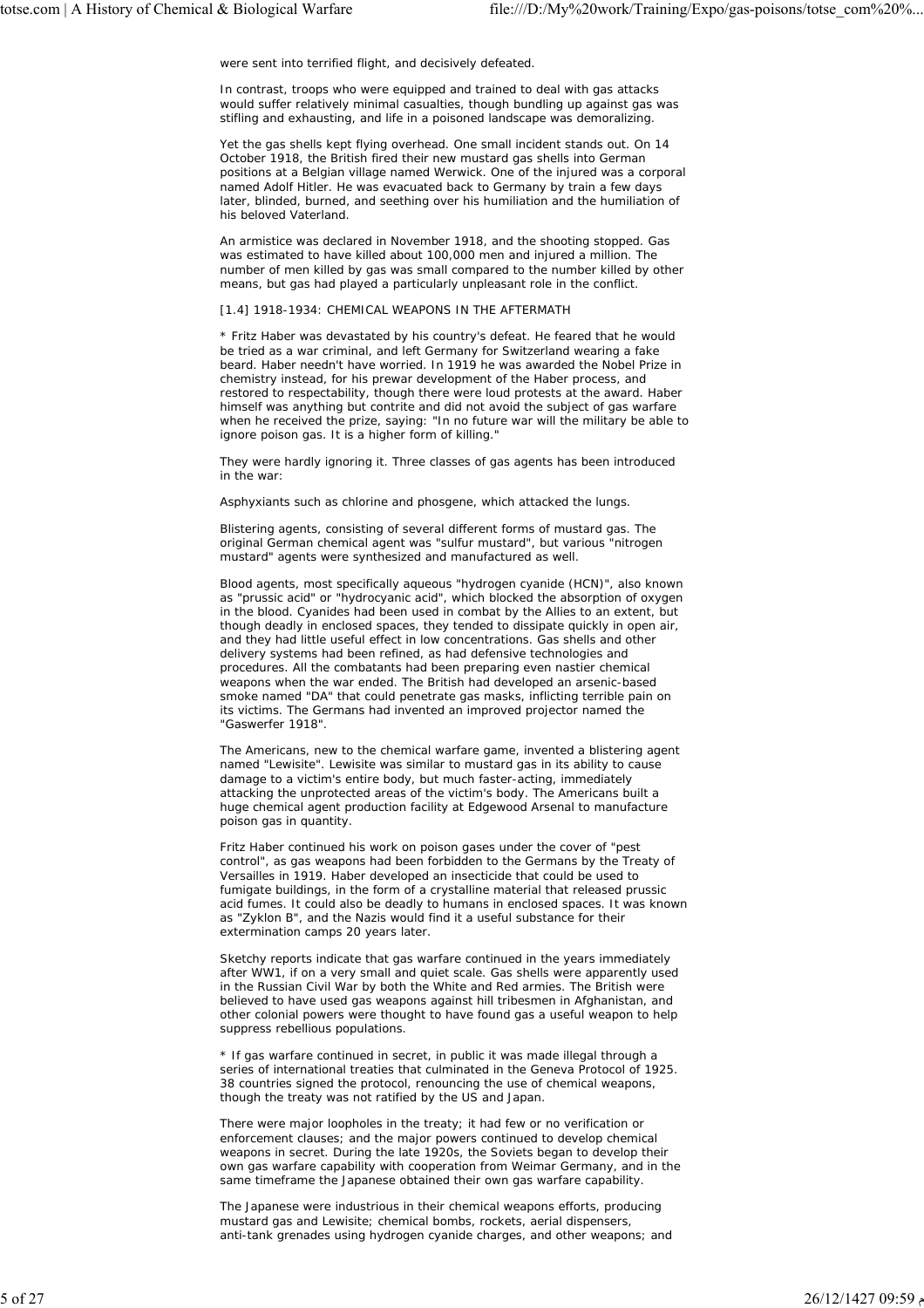chemical protection gear not only for men, but for horses, camels, and dogs.

When the Nazis came to power in Germany in 1933, they were very interested in gas warfare. Hitler had been impressed by its capabilities after his incapacitation by a gas attack, and in the form of Fritz Haber, Germany possessed a great resource for chemical warfare. However, Haber's Jewish background made him distasteful to the Nazis. His stature was such that he was told he could remain in charge of his research, but that all his Jewish workers must resign. He replied that he would resign as well. He left Germany, and died in Switzerland the next year, in 1934. His instructions indicated that he was to be buried next to Clara.

# [1.5] 1934-1940: NERVE GAS / REVIVAL OF GAS WARFARE

\* Gas warfare continued to evolve without Haber. Another German chemist, Gerhard Schrader, was honestly working on insecticides when he developed a highly lethal organo-phosphate compound in December 1936, which he named "tabun". He found out how potentially deadly it was in January 1937, when he and an assistant accidentally spilled a drop of it. Their pupils constricted to pinholes and they suffered shortness of breath. Had the spill been slightly greater, it would have killed them.

Tabun was the first member of a fourth class of poison gases, known as "nerve gases". The Germans discovered a few years later that it worked by interfering with the transmission of nerve impulses across synapses. Victims lost bodily control until they were no longer able to breath, causing suffocation. The gas was invisible, odorless, and could kill in extremely tiny quantities. A gas mask was little protection, as nerve gas would be absorbed through the skin.

Tabun was far too dangerous to be safely used as a pesticide. Although Schrader had not been looking for a weapon, he realized the military potential of his discovery. He was a dutiful German and reported his discovery to the authorities, as required under Nazi law of any discovery that might have military applications. Schrader was not enthusiastic about developing chemical weapons like Haber, but he did it nonetheless. The Nazis set him up in a secret military research lab. In 1938, he discovered an even more lethal nerve gas similar to tabun, which he named "sarin".

\* In the meantime, gas warfare had resurfaced. The Italians used mustard gas during their campaign in Abyssinia (now Ethiopia) in 1937. They introduced the new trick of dropping it from airplanes in gas bombs. World opinion condemned Mussolini.

Beginning in 1937, the Japanese also began to use gas weapons against the Chinese. China was remote and backward, and so information on the Japanese use of gas was sketchy, but reports trickled out of mustard gas attacks on Chinese soldiers and citizens.

Chemical warfare was coming back into style. With war fears in Europe rising, European governments began to prepare for gas warfare. The British distributed 30 million gas masks, not knowing how useless they would be if the Germans used their secret new tabun gas, and implemented an exhaustive chemical civil defense program. Governments also ramped up development and production of chemical weapons.

\* Tabun wasn't available for operational use when war broke out in September 1939, but the Germans had a chemical corps, which conducted field exercises using mustard gas. However, the Germans did not use gases during their offensives on their neighbors. Gas is basically a siege weapon, intended to root out troops dug into trenches and fortifications, and the German Blitzkrieg was war of rapid mobility. Gas could hamper the attacker as much as it hurt the defender.

The Germans stockpiled poison gases anyway. In January 1940, the Germans began high priority construction of a huge tabun plant at Dyenfurth-am-Oder in Silesia, now part of Poland. The plant was designed to perform all phases of tabun production, though a long series of production glitches kept it of operation until April 1942.

Producing tabun was no simple task. Some of the intermediate chemicals were extremely corrosive, requiring vessels lined with silver or made of quartz. The final product was so incredibly toxic that final production was in rooms with double glass walls through which pressurized air was circulated. Sarin was even harder to manufacture, and though a pilot production facility was built at Dyenfurth, sarin never reached production status during the war.

The production spaces had to be decontaminated every now and then with steam and ammonia. The workers had to wear rubberized clothes with respirators, and the suits had to be disposed of after their tenth use. If a worker was contaminated, his protective clothes were quickly stripped off and he was dunked in a sodium bicarbonate bath.

There were a number of accidents at the Dyenfurth plant that killed at least ten workers. One had two liters of tabun pour down the neck of his suit. He lived for two minutes, despite all attempts to save his life.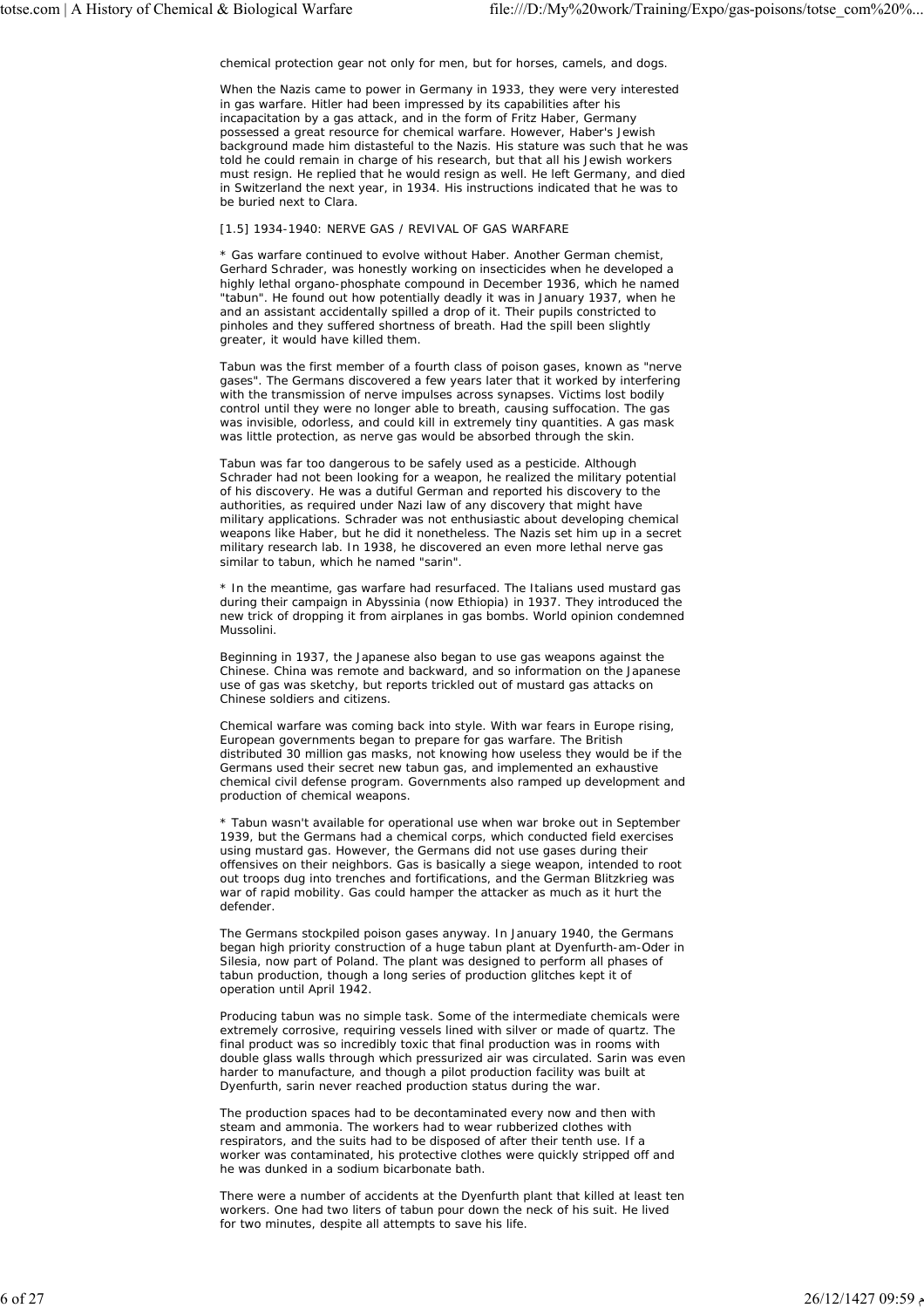[2.0] A History Of Chemical Warfare (2)

\* At the beginning of the Second World War, the experience of the First World War gave most of the combatants the expectation that gas weapons would be used to an even greater extent. Newspapers articles and popular fiction predicted that poison gases would turn entire regions of Europe into lifeless wastelands.

To almost everyone's surprise, it didn't happen. A fragile stalemate kept poison gas out of action during World War II. The use of chemical weapons also remained restrained in the postwar period, though the balance between attempts at control and the pressure towards their use became increasingly unstable.

[2.1] 1940-1945: GAS WARFARE IMPASSE [2.2] 1945-1970: CHEMICAL WEAPONS DEVELOPMENT IN THE WEST [2.3] 1970-2000: CHEMICAL WARFARE IN THE BALANCE

[2.1] 1940-1945: GAS WARFARE IMPASSE

\* As the war turned against Nazi Germany and Allied bombers pounded German cities to rubble, the incentive to use chemical weapons increased. By 1944, the Nazis had enough tabun to kill everyone in London, as well as large stockpiles of more traditional chemical agents.

They did not use them, not even at Normandy, where the Allied invasion forces were almost completely defenseless against gas attack. Partly this appears to be due to the fact that having been gassed himself, Hitler had some distaste for gas. More significantly, there was a peculiar complementary misunderstanding between the two sides.

British intelligence proved much more competent in World War II than their German counterparts, but German security concerning nerve gases was very tight, and the Allies did not know such weapons existed. Rumors and skimpy intelligence obtained concerning nerve gases were lost in the noise of the war.

On the other hand, German researchers knew that papers on organo-phosphate toxins had been published in the international scientific press for decades, and so there was no reason to believe the Allies did not have nerve gases of their own. This belief was reinforced by the fact that all mention of organo-phosphate toxins had disappeared from the American scientific press at the start of the war. They believed that the disappearance was due to military censorship.

They were right, but the organo-phosphate toxin the Americans were trying to deemphasize was the insecticide "DDT", which had been developed in Switzerland just before the war and was strategically important, particularly for military operations in malarial tropical regions. Ironically, the British actually discovered compounds applicable as nerve gases while experimenting with DDT, but had failed to clearly appreciate their importance.

British Prime Minister Winston Churchill made it very clear to Hitler that if Britain were attacked with poison gas, the British would saturate German cities with gas in retaliation. The Allied strategic bombing force was much stronger than Germany's; the Allies were gaining air superiority over Germany; and Hitler had every reason to believe that if he used nerve gases on Britain, the Allies would strike back ten times as hard. Both the Germans and the British believed they held parity in gas warfare, and neither Churchill nor Hitler realized that Germany had the upper hand.

\* In fact, Churchill himself almost gave away the game. He had little squeamishness over poison gases. To him, they were just another weapon, despite the fact that Britain had signed and ratified the Geneva Protocol. During the desperate days of 1940, when Britain was facing a German invasion, Churchill had energetically built up an arsenal of gas weapons to greet German troops landing on England's shores. Even after the threat of invasion faded away, the British continued heavy production of chemical weapons.

In the summer of 1944, the Germans began firing their V-1 flying bombs, small jet-propelled missiles armed with conventional warheads, at London. The guidance system of the flying bombs was very crude and they came down almost anywhere. Most of those killed and injured were civilians who just had the bad luck to be where a flying bomb happened to fall. Churchill was enraged at the indiscriminate attacks and wanted to retaliate by plastering German cities with gas bombs.

Churchill's outrage was understandable, given the deaths and injuries of British civilians, but a little illogical. The British Royal Air Force's Bomber Command had been pounding German cities for several years, and these raids were often largely indiscriminate. The V-1 flying bomb, and the V-2 ballistic missile that followed the V-1 in the fall, were frightening and destructive, but their effect did not compare to the devastation poured out by Allied thousand-bomber raids.

While Churchill was very strongly in favor of performing gas raids, British military planning staffs investigated and recommended against it. Their objections were not on grounds of humanity, but simply because the relatively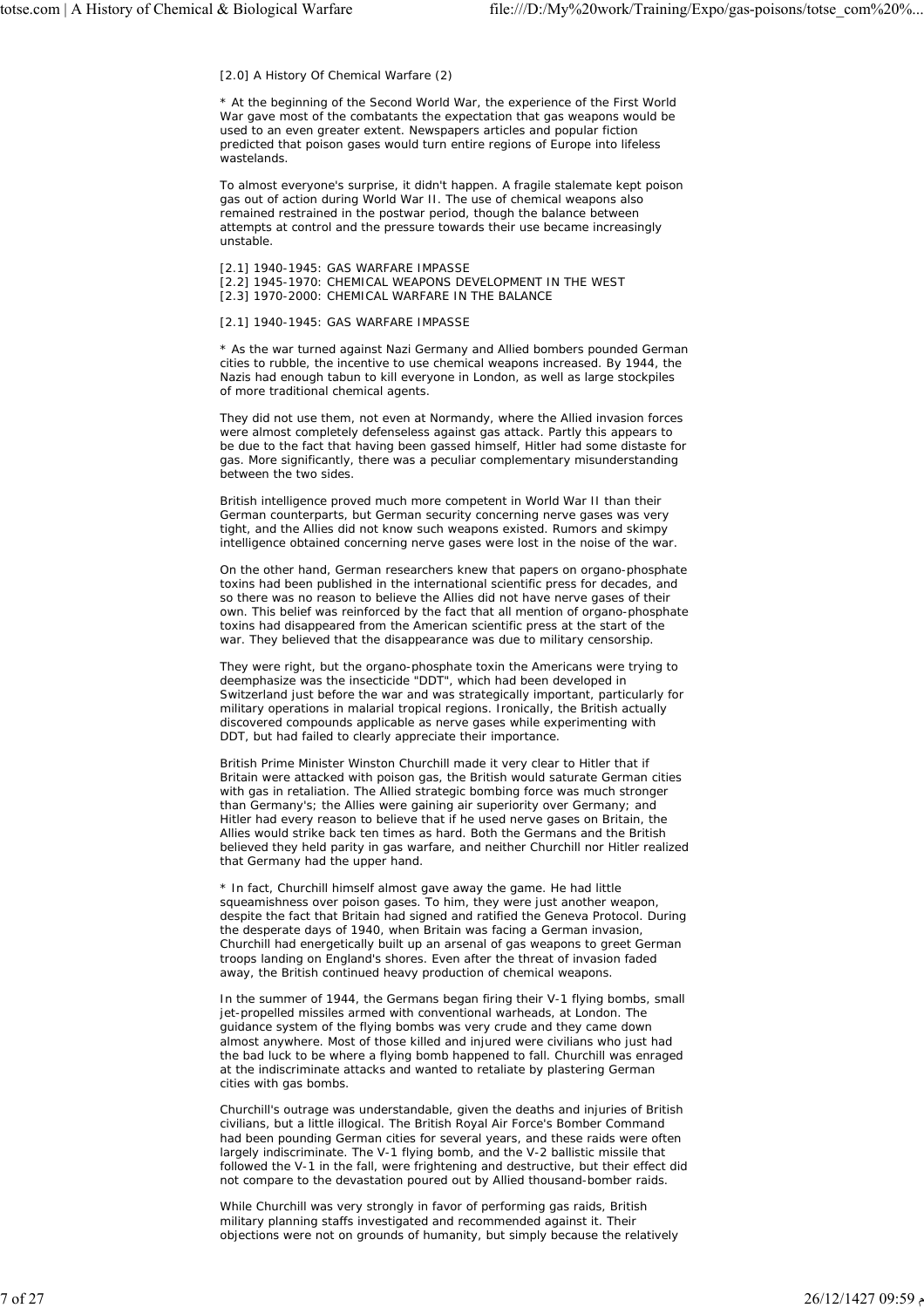crude gases available to the British would have required so many bomber payloads to have been effective that the conventional bombs then in use could do more damage.

Churchill reluctantly gave up the idea, which is just as well considering what the Germans could have done in response. They had actually designed chemical warheads for the V-1, and dozens of flying bombs armed with tabun warheads falling on London every day could have rendered the city a poisoned ruin.

As the Allies closed in from west and east, Germany's position became desperate. The pressure on the Germans to use anything they could to fight back increased tremendously, but even under those conditions they did not use gas on the Allies. Allied superiority was so great and the Reich was stretched to the limit. Use of gas might have gained the Germans a short term advantage, but the overwhelming retaliation that Hitler had every reason to expect would likely only have accelerated defeat.

\* The United States was the "arsenal of democracy", in President Franklin Delano Roosevelt's phrase, and American war production included chemical weapons, in large quantities. In fact, even before the US formally entered the war, the Americans were discreetly shipping phosgene to the British.

Once war was formally declared, the US Chemical Warfare Service (CWS) received massive new funding, reaching a billion USD in 1942. Huge new production facilities were built, most notably at Pine Bluff Arsenal in Arkansas and the Rocky Mountain Arsenal near Denver, Colorado. The CWS also opened a huge test range in Utah, named the "Dugway Proving Ground", where there was plenty of space to test chemical and biological weapons on duplicates of German and Japanese buildings.

The US had never ratified the Geneva Protocols, but President Roosevelt considered poison gas a barbarous weapon. He had no intention of authorizing its use, much to the dismay of the CWS. The American chemical weapons program only thrived because of fear of Japanese chemical warfare efforts. Newspapers often printed reports of Japanese use of chemical weapons against the Chinese, and Roosevelt issued stiff public warnings that if the Axis used poison gas on American troops, they could expect massive retaliation in kind.

As noted earlier, the Japanese do seem to have used gas weapons in China before the outbreak of war in the Pacific, but the newspaper reports that appeared in America during the war are hard to take at face value. Chiang Kai-Shek wanted to encourage the Americans to continue to provide military assistance to the Chinese Nationalists, and stories of atrocities were an encouragement.

Chiang was also hoarding American military supplies and making little attempt to resist the Japanese. He wanted to wait until the Americans had dealt with the Japanese, and then use his military stockpiles to deal with his rivals, the Communists. Claiming the Japanese used gas to win battles when in fact the Chinese hadn't even put up a fight was a convenient excuse.

\* With so much gas stockpiled, accidents were likely to happen. On 2 December 1943, the merchantman SS JOHN HARVEY was waiting its turn to be unloaded at the harbor of Bari in southern Italy. Unknown to almost everyone, JOHN HARVEY was carrying 2,000 45 kilogram (100 pound) bombs full of mustard gas. Even most of the JOHN HARVEY's crew did not know about the gas bombs.

A few days earlier, the Allied high command announced they had obtained complete air superiority over southern Italy. They hadn't informed the Luftwaffe, and that evening a hundred Ju-88 bombers swept in and raised hell for 20 minutes. The German raid was a stunning victory. They sank 17 ships, badly damaged 8 more, killed a thousand men, and injured 800. Gas bombs on the JOHN HARVEY ruptured, and as the ship sank a layer of mustard gas and oil spread over the harbor, while mustard gas fumes swept ashore in a billowing cloud. Many civilians died during the raid and later.

The officers in charge of the gas bomb shipment on the JOHN HARVEY had been killed while they frantically tried to scuttle the vessel, and nobody else knew about the gas bombs. Sailors were taken ashore to a hospital where they were wrapped in blankets and given tea. The next morning 630 of them were blind and developing hideous chemical burns. Within two weeks, 70 of them died

The crew of a British escort vessel, the HMS BISTERIA, picked up survivors during the raid and escaped to sea. During the night almost the entire crew went blind, and many developed burns. The vessel managed to limp into Taranto harbor with great difficulty.

At first, the Allied high command tried to conceal the disaster, since the evidence that gas was being shipped into Italy might convince the Germans that the Allies were preparing to use gas, and provoke the Germans into preemptively using gas themselves. However, there were far too many witnesses to keep such a secret, and in February the US Chiefs of Staff issued a statement admitting to the accident, and emphasizing that the US had no intention of using gas except in retaliation to Axis gas attacks.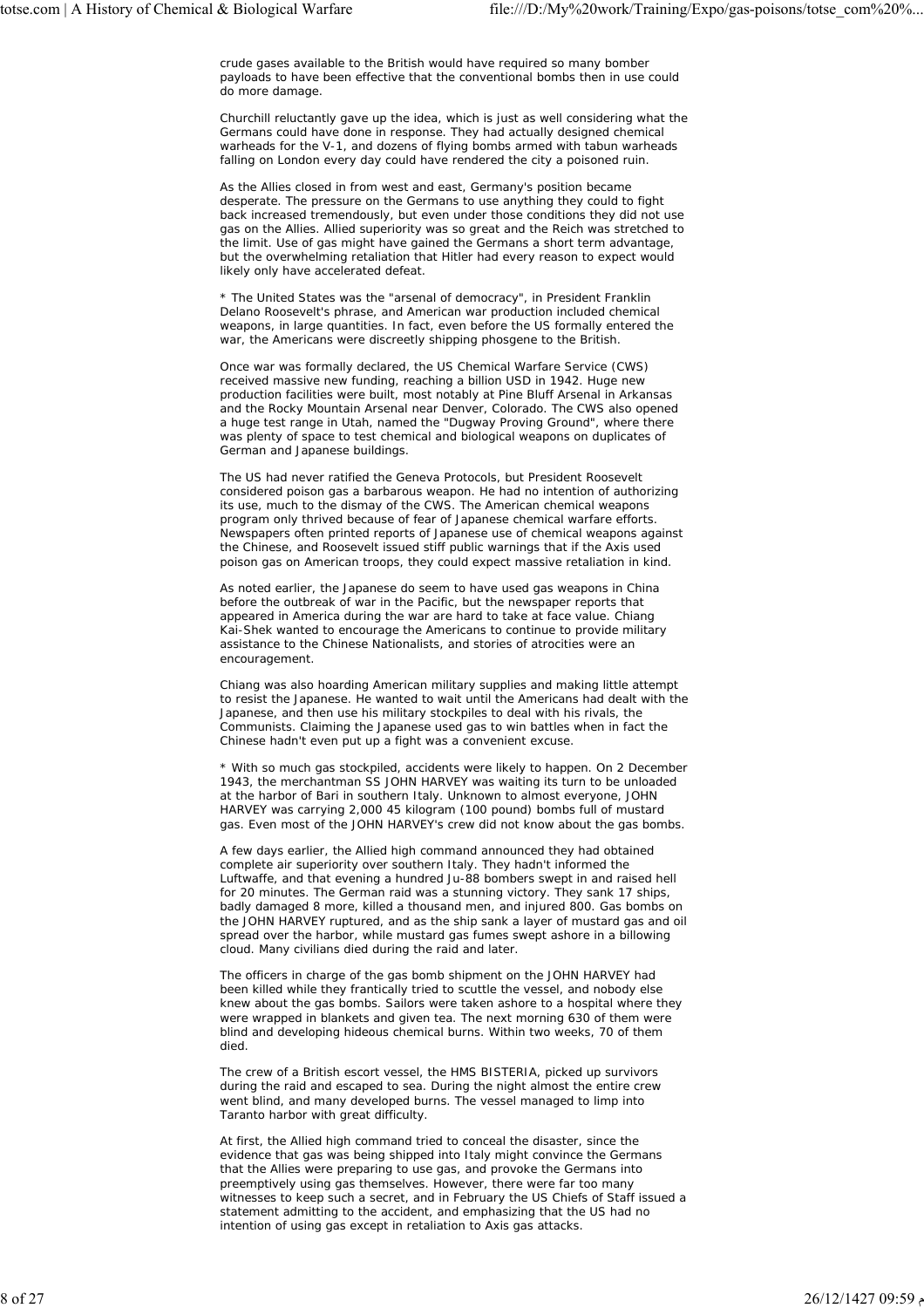\* The Japanese never used gas weapons on American troops, and so the Americans never used gas weapons on the Japanese. In fact, the Japanese had given up development and production of chemical weapons in 1941. Their stockpiles of chemical weapons were puny compared to the mountain of gas weapons that the Americans had produced, which exceeded by a comfortable margin all the gas used by all sides in WW1.

Information on Russian gas warfare development during WW2 and after is sketchy. The Russians presumably manufactured their own substantial stockpiles of chemical weapons, but if so they kept it a tight secret.

One thing is known. When the Soviets advanced on the Nazi nerve gas plant at Dyenfurth in August 1944, large quantities of liquid nerve agents were poured into the Oder and the factory was set up for demolition, but the Red Army got there before the charges could be set off. The Dyenfurth plant was dismantled and carted off to Russia to begin production for Stalin instead of Hitler. The Russians now had the secret of tabun, sarin, and a new, even deadlier nerve gas named "soman" that the Germans had discovered a few months earlier, but had not yet brought to production.

In April 1945, the British captured a German ammunition dump that contained 105 millimeter shells marked with a single green ring and the legend "GA". They were filled with tabun. Other dumps were found, with a total of about a half-million shells and 100,000 aerial bombs filled with nerve gas.

The British and Americans also interrogated captured German chemists, most of whom fled west rather than face capture by the Russians. The discovery that the Allies had been almost completely ignorant of the existence of nerve gas was a shock to Allied intelligence and leadership.

\* The failure of any combatant to use chemical weapons in World War 2 remains puzzling. All the major combatants had large stocks of chemical weapons, and some of the chemical weapons available in quantity were vastly superior to those used in World War I. Most believed that gas weapons would be used, and most had incentives to use them at one time or another.

Reluctance to use such weapons out of distaste for them or fear or retaliation in kind played a part, but it seems likely that the deciding factor was that circumstances were never quite right to push any of the combatants over the threshold. In hindsight, it seems to have been a very near thing.

## [2.2] 1945-1970: CHEMICAL WEAPONS DEVELOPMENT IN THE WEST

\* After the war, a large proportion of the chemical weapons stockpiled during the war were loaded onto old ships, taken out to the deep sea, and scuttled. The disposal of such large quantities of chemical weapons was widely publicized.

The Cold War was beginning, however, and secret research and development into the new nerve gases became a high priority on both sides of the Iron Curtain. The nerve gases became generally known by their German code designations: "GA" for tabun, "GB" for sarin, and "GD" for soman. The Americans, British, and Canadians formed a three-member alliance called the "Tripartite Agreement" to investigate and develop techniques of warfare with the new "G agents". The Australians joined this alliance in 1965.

The British performed a series of experiments, mostly focusing on GB, through the late 1940s and into the 1950s. They never went into full production of nerve gases, though they did construct an experimental pilot plant. The British had historical reasons for disliking gas weapons, and besides, the war had exhausted Britain's financial resources.

The Americans had no such obstacles, and went into mass production of GB. The US Army Chemical Corps, as the CWS had been renamed, built a plant in Alabama to manufacture the proper chemical precursor, and then completed production at the Rocky Mountain Arsenal. The Dugway Proving Ground, which had been shut down after the war, was reopened in 1950 and expanded for chemical and biological weapon tests.

\* By the early 1960s, the US had a huge arsenal of chemical weapons, and in fact had begin production of a new poison gas, designated "VX". In 1952, Dr. Ranajit Ghosh of Britain's Imperial Chemical Industries discovered what would become VX while performing research into pesticides. Similar agents were discovered in other countries at roughly the same time.

The older G agents were volatile and tended to evaporate rapidly. They were not persistent. VX, in contrast, had the viscosity of motor oil, and like mustard gas would puddle up on the ground after an attack and stay there. VX was persistent, and much more toxic than GB.

Under the pressure of broad moral scruples and specific economic problems, the British renounced offensive chemical warfare in 1956. However, they passed the secret of VX on to the Americans, who opened a plant in Newport, Indiana, to produce VX in volume. By 1967, the Americans had thousands of tonnes of VX.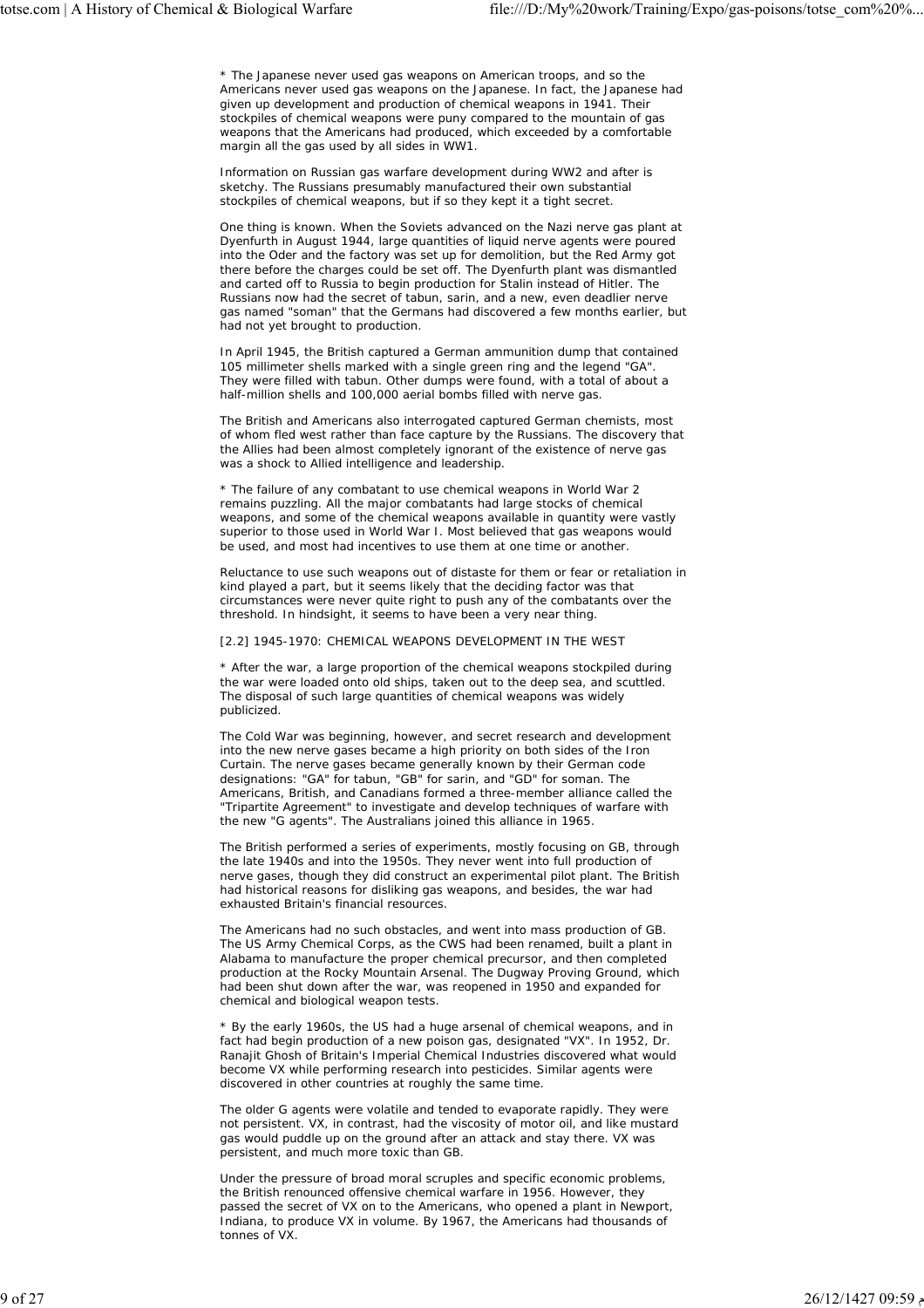Other work was performed on delivery systems, including artillery shells, the M-23 gas landmine, the M-55 unguided gas rocket, and the Mk-116 "Weteye" air-dropped gas bomb. Defensive systems were not ignored, either, with development of new gas masks, protective clothing, decontamination systems and kits, and primitive detection systems. Nerve gas antidotes, such as "atropine", were also developed, and atropine hypodermic auto-injector kits were produced in quantity.

\* The Americans also investigated gases based on hallucinogens. In 1943, a researcher named Dr. Albert Hoffman at the Sandoz drug firm in Switzerland was investigating drugs derived from ergot, a fungus that infects wheat, when he spontaneously went into wild hallucinations. Dr. Hoffman had accidentally discovered the hallucinogenic drug "LSD".

In the postwar period, the Chemical Corps wondered if hallucinogens might make effective "humane" weapons that would not kill enemy soldiers, simply eliminate their will to fight. During the mid-1950s, experiments were conducted on volunteers, as well as unwitting patients in psychiatric institutions, with mind-altering drugs.

The results of these tests were encouraging, but LSD itself was not appropriate for military use. It was much too expensive to synthesize in volume, and was not a very good aerosol. The Army finally found a substance named "BZ" that was cheap and could be dispersed in clouds over the battlefield. BZ made its victims somewhat ill, causing them to vomit or stagger around. They might presently suffer memory lapses and hallucinations. Effects could persist for up to two weeks.

BZ was produced in pilot quantities, but then the Army had second thoughts. An enemy soldier on hallucinogens was just as likely to do suicidally crazy and dangerous things as become happy and agreeable, and the Army didn't want to use such an unpredictable agent. BZ was discarded.

\* However, the US military did actually use "less lethal" chemical agents in Vietnam.

In World War 2, the British and Americans had cooperated on powerful herbicides in their chemical weapons development programs, and devised spray systems and cluster bombs that could be potentially used with devastating effect against an adversary's croplands.

Such weapons were not used against the Axis, but after the war the British used a herbicide developed by the Americans, known as "245T", during their war against Communist insurgents in Malaya in the late 1940s and the early 1950s. The British sprayed 245T onto areas where they thought insurgents might be growing food or hiding under jungle cover.

In the early 1960s, as the US became more involved in Southeast Asia and jungle warfare, the Americans considered the British experience in Malaya and decided to resurrect it in a big way. In late 1961, three C-123 Provider cargo planes were fitted with tanks and spray gear and sent to South Vietnam to begin "Operation Ranch Hand", a program intended to deprive the Viet Cong (Vietnamese Communist, or simply VC) guerrillas of jungle cover and food supplies.

The Americans came up with six different herbicides for use in South Vietnam, designated Agents "Green", "Pink", "Purple", "White", "Blue", and "Orange" in accordance with the color code painted on the drums of chemicals. Operation Ranch Hand proved successful and ramped up into a massive chemical warfare operation against plants over much of Southeast Asia. Sprayer units proudly displayed the slogan: ONLY WE CAN PREVENT FORESTS.

The most potent of the herbicides was Agent Orange, which consisted of a mix of 245T and small quantities of dioxin, a substance with some toxicity to humans. Agent Orange was used on the densest areas of forest, and caused vegetation to grow wildly until it died and rotted. So much herbicide was used in Vietnam that in 1968 there was a shortage of household weedkillers in the United States.

The heavy use of Agent Orange was linked to birth defects in the Vietnamese population, and maladies such as cancers among troops exposed to the chemical. Agent Orange would become a major cause of dispute between the US government and Vietnam veterans after the war.

The Americans also used a potent riot agent named "CS", which had been developed by the British during the 1950s as a more potent replacement for traditional tear gas. CS was an aerosol powder and a powerful irritant that attacked the eyes, nose, and throat, and burned the skin. In 1965, the Americans began using CS to flush VC guerrillas out of their hiding holes in the ground, and eventually employed it in large quantities.

The Americans were accused of conducting chemical warfare over the use of herbicides and CS, and a legalistic argument followed. The critics conceded that the chemicals used were not in the same league as traditional poison gases, much less with nerve gases, but pointed out that use of such nonlethal toxins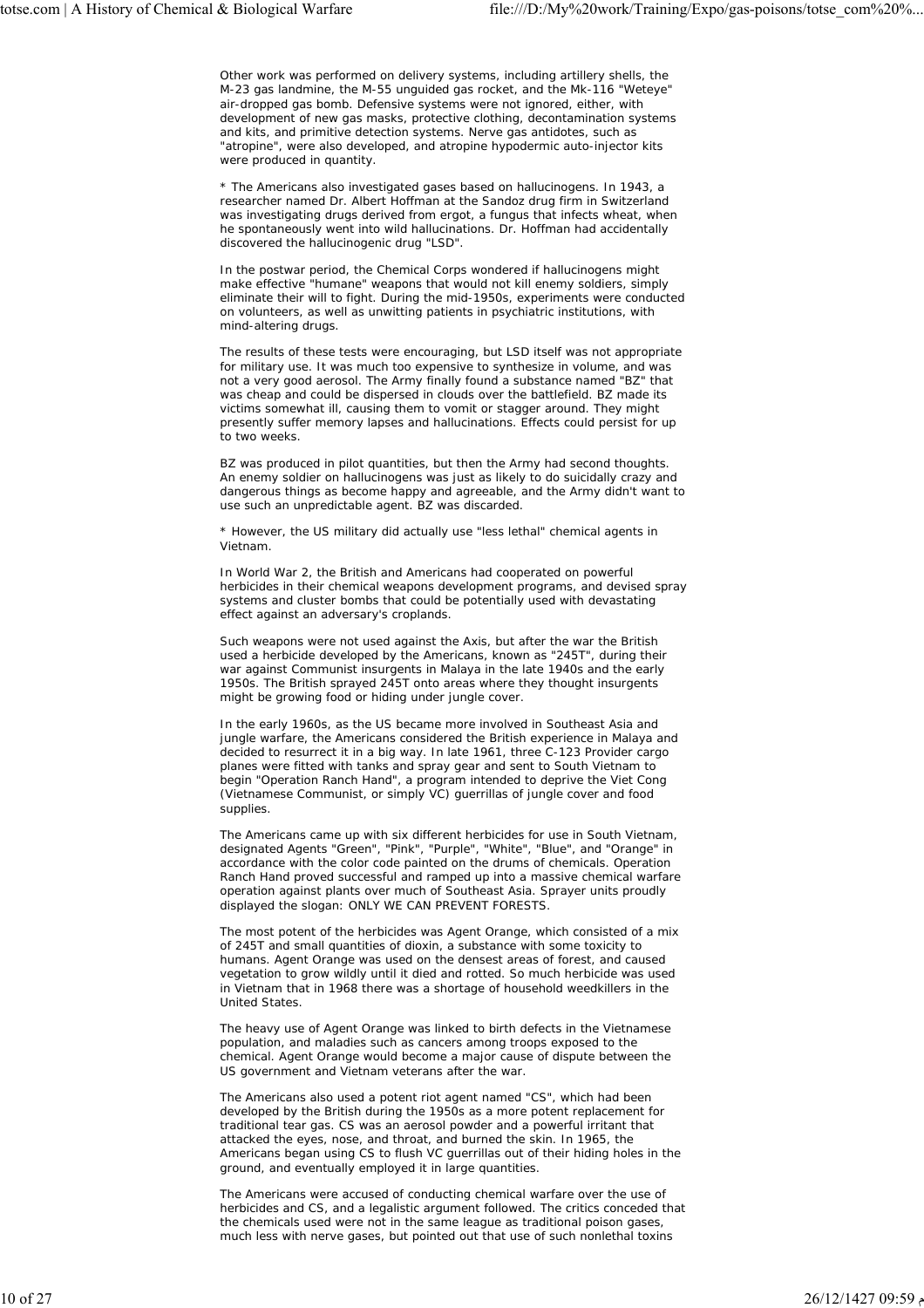was a step that could quickly escalate towards the use of nastier poisons and established a dangerous precedent.

In fact, rumors have persisted that the Americans tested lethal chemical weapons in combat during the Vietnam war, but no substantial evidence has ever been found to back up these claims.

\* The controversy over the American use of nonlethal chemical weapons in Vietnam helped keep the fact that the US had large stockpiles of lethal chemical weapons in the international spotlight. The US government found their stockpiles of chemical weapons an embarrassment. World opinion was solidly against chemical weapons, and there was no way the Americans could use poison gases, except in retaliation. The US had the nuclear deterrent, making the need for lethal chemical weapons arguable.

There was also a frightening incident that raised public fears. On 13 March 1968, an F-4 Phantom strike aircraft flew a test mission over the Dugway Proving Ground with chemical dispensers containing VX. One of the dispensers wasn't completely emptied during the test, and as the F-4 gained altitude after its bombing run, VX trickled out in a trail behind the aircraft, drifted into Skull Valley, north of the proving ground, and settled over a huge flock of sheep.

6,000 sheep were killed, and the incident provoked national attention at a time of high public political unrest and suspicion of the government. In the summer of 1969, a leaky VX munition stored at a US military installation on Okinawa sent 23 servicemen to the hospital. The Japanese government had not even known chemical weapons were being stockpiled on Japanese soil.

In 1970, US President Richard M. Nixon announced a moratorium on the development and production of new chemical weapons, though work on defensive measures continued. This was a step in the right direction, if not an outright ban. The United States also belatedly ratified the 1925 Geneva Protocol in 1975, and the next year began discussions with the USSR on additional measures to limit chemical weapons. However, chemical weapons showed no sign of dying out.

## [2.3] 1970-2000: CHEMICAL WARFARE IN THE BALANCE

\* While Soviet secrecy kept the details hidden, the USSR engaged in a chemical arms buildup that almost certainly matched that of the Americans. The Soviets seemed to have a particular liking for soman/GD, and were believed to have developed a nerve gas that remained effective in extreme cold. It was clear the Red Army possessed a strong chemical warfare capability.

The government of Yemen was suspected of using chemical weapons provided by the USSR in the 1960s, and in the mid-1970s reports began to trickle out of Southeast Asia that the Vietnamese, another Soviet ally, were using a new and savagely effective gas in attacks on Hmong tribesmen in Laos, who had been allies of the Americans and stubborn foes of the Communists.

Refugees spoke of aircraft pouring out a "yellow rain" that caused choking, chemical burns, massive bleeding, and rapid death. There were many reports, but the puzzling thing about the combination of symptoms reported was that it matched the action of no known chemical agent. US Army scientists suspected that the "yellow rain" was some mix of chemical agents, or a new chemical or biological toxin.

The idea that "yellow rain" was some biological toxin was given a little weight in 1981, when a leaf and a few other plant fragments that were covered with a white mold were examined. The mold had a very high concentration of fungal poisons known as "mycotoxins". However, the Soviets and Vietnamese denied they were using chemical or biological warfare in Laos. The evidence was thin at best, and the mycotoxins discovered, while deadly, were nowhere near as toxic as any nerve gas and much more expensive to produce. In the absence of any definitive information, "yellow rain" was nothing more than an unsettling rumor.

\* In the meantime, talks with the Soviets on chemical weapons limitation had bogged down over issues of verification and enforcement. Chemical warfare hawks in the US, suspicious that the USSR was using the talks as a mask for improving their chemical warfare capability, challenged Nixon's moratorium on the development and production of new chemical weapons.

The environmental and safety concerns that had in good part led to the moratorium were an obstacle to the production of new chemical weapons, but the hawks had a solution: binary nerve gas. Back in the 1950s, the US Navy had been concerned about the problem of storing nerve gases on board ships. and had investigated a concept where the safety of a nerve gas munition could be improved by splitting it into two separate chemical "charges".

The first charge would be stored separately from the munition, which contained the second charge. When the munition was readied for use, the first charge would be plugged in, and the munition fired. A small explosive charge would rupture the containers storing the two charges, causing them to mix and synthesize the desired nerve gas on the spot, which would be dispersed when the munition burst.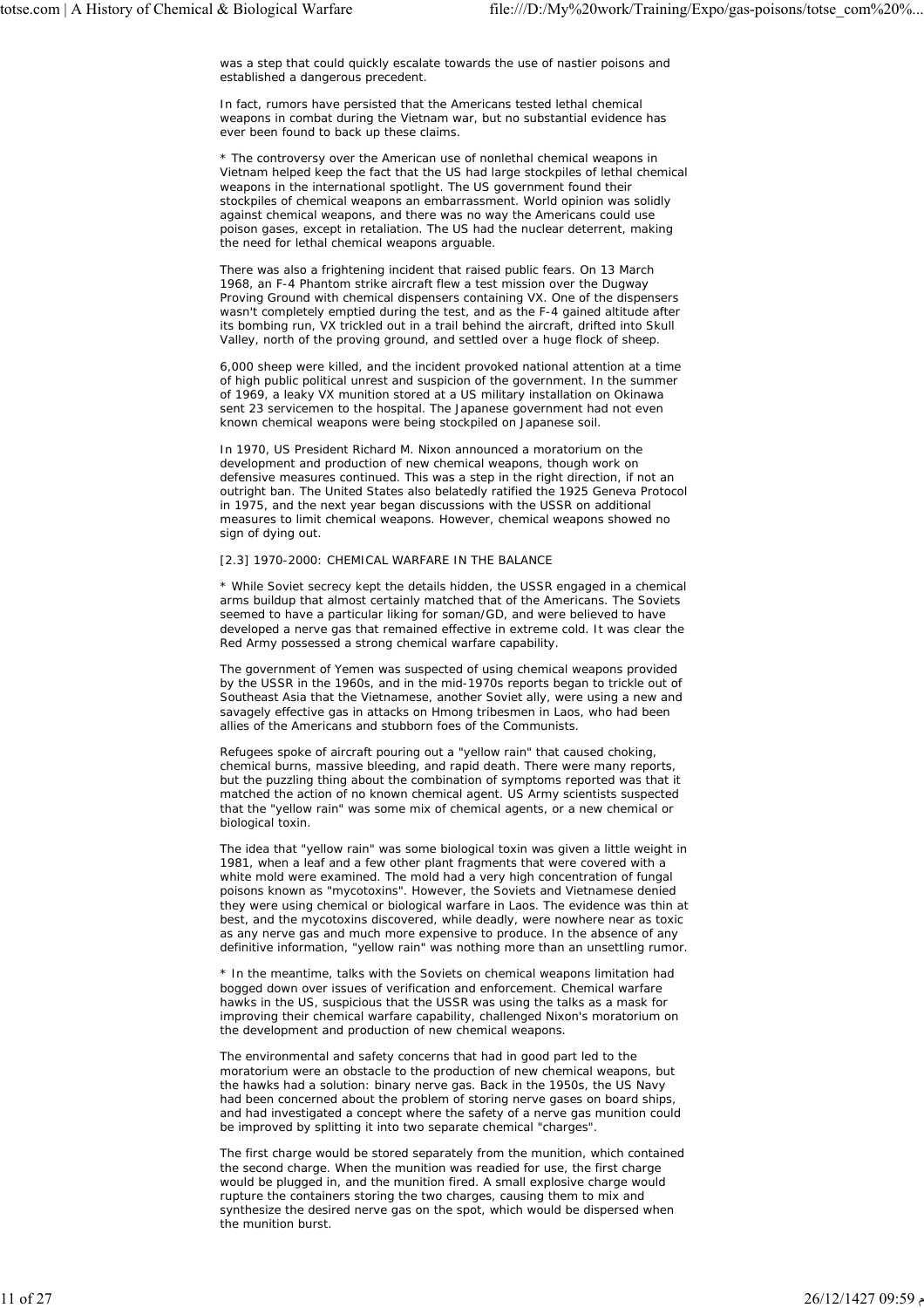Research with binary nerve gas weapons in the following decades produced a range of munitions that could deliver GB or VX. The US Defense Department developed a plan for fielding binary nerve gas weapons, but even with suspicion of Soviet intentions and actions, the US Congress showed no inclination to fund the program.

\* The suspicions continued to grow. The USSR intervened in the civil war in Afghanistan late in 1979, and reports from Afghan rebels indicated that the USSR was using chemical weapons. However, although the rebels spoke of "nerve gas", they described clouds of colored smoke and choking symptoms that sounded more like those caused by asphyxiants. As mentioned in the previous chapter, nerve gases are generally odorless, colorless, and cause convulsions and suffocation.

The reports were never confirmed. It seems plausible that the Soviets did use riot agents in Afghanistan, and riot agents can be lethal in high concentrations. The reports from Afghanistan, as well as the "yellow rain" stories from Laos provided little real evidence of any serious Soviet use of chemical weapons.

By that time, however, the Soviets were not the only issue. There was widespread suspicion that lesser states with militant and authoritarian regimes were developing chemical and biological weapons as a military equalizer. That became absolutely clear after the beginning of the Iran-Iraq war in 1980. The Iraqis, badly outnumbered by the Iranians during the Iran-Iraq war in the 1980s, used mustard gas and possibly nerve gas to spearhead attacks on Iranian forces. Poison gas appears to have been a contributing factor to the eventual defeat of Iran in 1988.

After the war with Iran was over, Iraq's Saddam Hussein used his chemical weapons to deal with rebellious Iraqi Kurds who had been assisted by the Iranians. The Iraqis used mustard gases, possibly combined with nerve gases, against a Kurdish town in 1988, killing thousands of people.

During the Gulf War in 1991, there were widespread fears that Saddam Hussein would use his chemical and biological weapons on Coalition forces. There were particular fears that he would attack Israeli cities with "Scud" intermediate-range missiles, armed with sarin warheads. The Israeli government issued their citizens protective gear, including gas masks for adults, a hood that covered the head and chest of small children, and plastic boxes for infants.

However, Saddam Hussein did not use any of his weapons of mass destruction, apparently out of fear of retaliation. After the defeat of Iraqi forces, UN inspection teams destroyed many of Iraq's chemical and biological weapons stockpiles, but it proved impossible to determine if all those stockpiles had been found.

The US Army still maintains serious research into bio-chemical warfare defenses. US military forces are equipped to deal with such attacks, and incorporate simulated bio-chemical weapon attacks into their training. Hand-held and vehicle-mounted chemical agent detection instruments are available, and used in field operations.

Advanced defensive technologies under development include vaccines to protect soldiers against nerve gases, and "hyperspectral imaging (HSI)" sensors to allow the remote detection of chemical agents from small robot aircraft. HSI sensors have demonstrated some ability to give advance warning of chemical weapon attacks, though such sensors have so far not been able to distinguish dangerous biological agents from, say, airborne pollen.

\* Bio-chemical warfare remains a potential reality for the US military, and the experience with Iraq did not encourage the idea that the chemical weapons genie could ever be put back in the bottle. However, with the collapse of the Soviet Union in the late 1980s and early 1990s, a significant step forward was taken.

The Russian Federation that emerged from the collapse of the USSR had no money to pursue chemical weapons development, and the chemical weapons stockpiles on its territory were a dangerous environmental liability. Under such conditions, the Russians and Americans came to an agreement in 1992 to destroy their chemical weapons stockpiles.

Putting this commitment into action proved difficult for the Americans. The traditional means of disposing of chemical weapons was to put them on old cargo ships, take the ships out to the deep sea, and sink them. This practice was continued into the 1950s, with ships sunk everywhere from the Baltic to the Pacific, but with the rise of environmental consciousness scuttling had become a completely unacceptable measure by the 1960s. In fact, a number of fishermen were injured every year while trawling in waters where chemical weapons had been discarded, when they came into contact with crusted clots of mustard gas that were stuck in their nets. With the end of ocean dumping, the number of such incidents declined in the 1970s and faded out.

The US built a specialized incinerator on Johnston Atoll in the middle of the Pacific as a pilot plant to demonstrate the safe destruction of chemical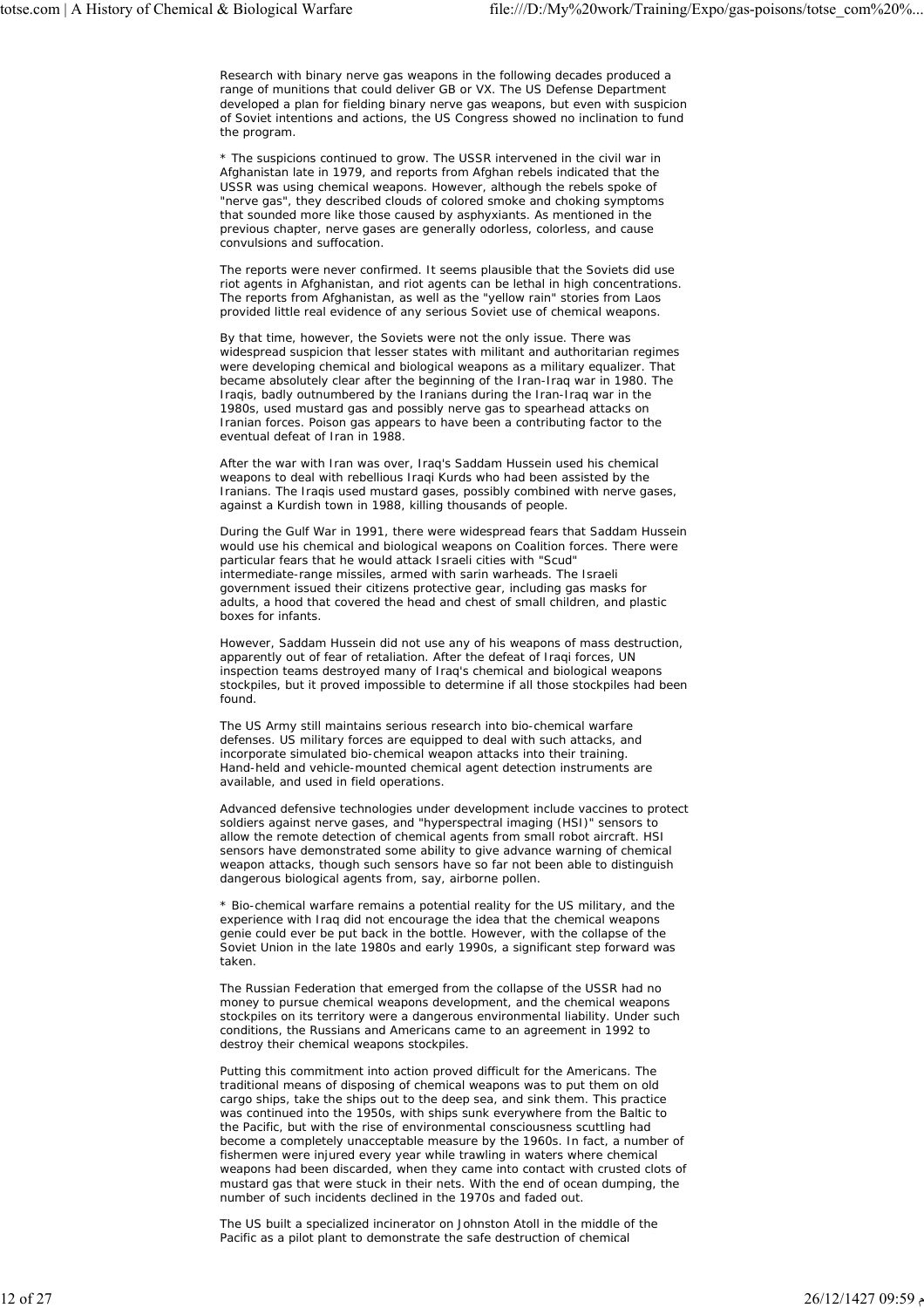munitions. More incinerators were to be built at all of the chemical weapons storage sites in the continental US for local incineration of the 33,000 tonnes of agents stockpiled, as transportation of the agents for destruction elsewhere was ruled out.

The plan, however necessary, proved troublesome. Many of the chemical weapons were becoming leaky and dangerous to store or transport. Opposition from local groups and environmental organizations such as Greenpeace complicated government disposal plans. Initial cost estimates for the disposal of American chemical weapons were in the billions of dollars, and proceeded to double while schedules slipped well into the next century. A conservative estimate is that disposal will have cost \$15 billion USD in all when it is supposed to be completed sometime around 2005, and that schedule may be hard to meet.

The Russians, who did not have anywhere near the resources of the Americans, were confronted with an even nastier problem. The Americans have provided funds to help build a chemical weapons incinerator in Russia, to go on-line in 2003. It will be able to destroy 500 tonnes of chemical agents a year. As Russian stockpiles are estimated at 40,000 tonnes, obviously other installations will be required.

The hidden costs of chemical weapons continue to mount. When the Japanese pulled out of Manchuria at the end of World War II, they left behind chemical weapons stockpiles that remained intact, if increasingly rusty and leaky, 50 years later. The Japanese government made commitments to China to spend huge sums to build an incineration facility and dispose of the ancient munitions.

#### [3.0] A History Of Biological Warfare

\* Chemical weapons were the first weapon of mass destruction to be invented. After World War I, however, weapons makers realized that nature herself could provide potentially even deadlier weapons of mass destruction, in the form of pathogens and biotoxins that could be cultured, stockpiled, and used to kill on a massive scale.

[3.1] 1932-1942: THE ORIGINS OF BIOLOGICAL WARFARE / UNIT 731 [3.2] 1942-1945: THE ALLIED BIOWARFARE PROGRAM [3.3] 1945-1972: COLD WAR BIOWEAPONS DEVELOPMENT [3.4] 1973-2000: BIOWARFARE UNDERGROUND

#### [3.1] 1932-1942: THE ORIGINS OF BIOLOGICAL WARFARE / UNIT 731

\* The use of disease as a weapon is nothing new. Centuries ago, armies would occasionally catapult the bodies of people who had died of plagues into cities under siege in hopes of spreading disease, a tactic that often proved successful. English colonists in the New World on occasion gave blankets and other items that had belonged to people who had died of smallpox to local native tribes, and the results could be devastating as the natives had little resistance to the disease.

These were purely opportunistic schemes. Methodical development of pathogens and as potent biological toxins as weapons of mass destruction had to wait until the development of modern medical theory and the discovery of pathogens, in the last part of the 19th century.

Although the knowledge to manufacture biological weapons was available in the First World War, there is no strong evidence that anyone did, although rumors of biological warfare were widespread at the time. The possibility of biological warfare was certainly evident, and the Geneva Protocol of 1925 included clauses forbidding biological warfare.

Development of biological weapons did not actually begin in earnest until the 1930s, with Japan taking the lead. The effort was directed by a single domineering figure, an Imperial Japanese Army officer and medical doctor named Shirou Ishii.

Ishii returned from a European tour in 1932, bringing with him a conviction that biological warfare was the weapon of the future. Ironically, the fact that the Geneva Protocol had banned bioweapons helped draw his attention to them, since the ban implied that people found such weapons unusually dangerous and frightening.

The Japanese invaded the Chinese province of Manchuria in 1932, and set it up as the Japanese puppet state of "Manchukuo". In 1935, Ishii managed to convince his superiors of the potential usefulness of bioweapons, and so they set him up in a hospital in Harbin, Manchuria, to conduct small-scale experiments with dangerous pathogens. By 1937, Ishii's work had proved promising enough for the Japanese War Ministry to approve the construction of a full-scale bioweapons research and development complex, at a small town named Pingfan, about 65 kilometers (40 miles) south of Harbin.

The Imperial Japanese Army had attacked China proper in that year. The Japanese were able to win almost every battle they fought, but they were entirely outnumbered by the numerous Chinese. The Japanese turned to biological weapons as a potential equalizer. It is also possible that they hoped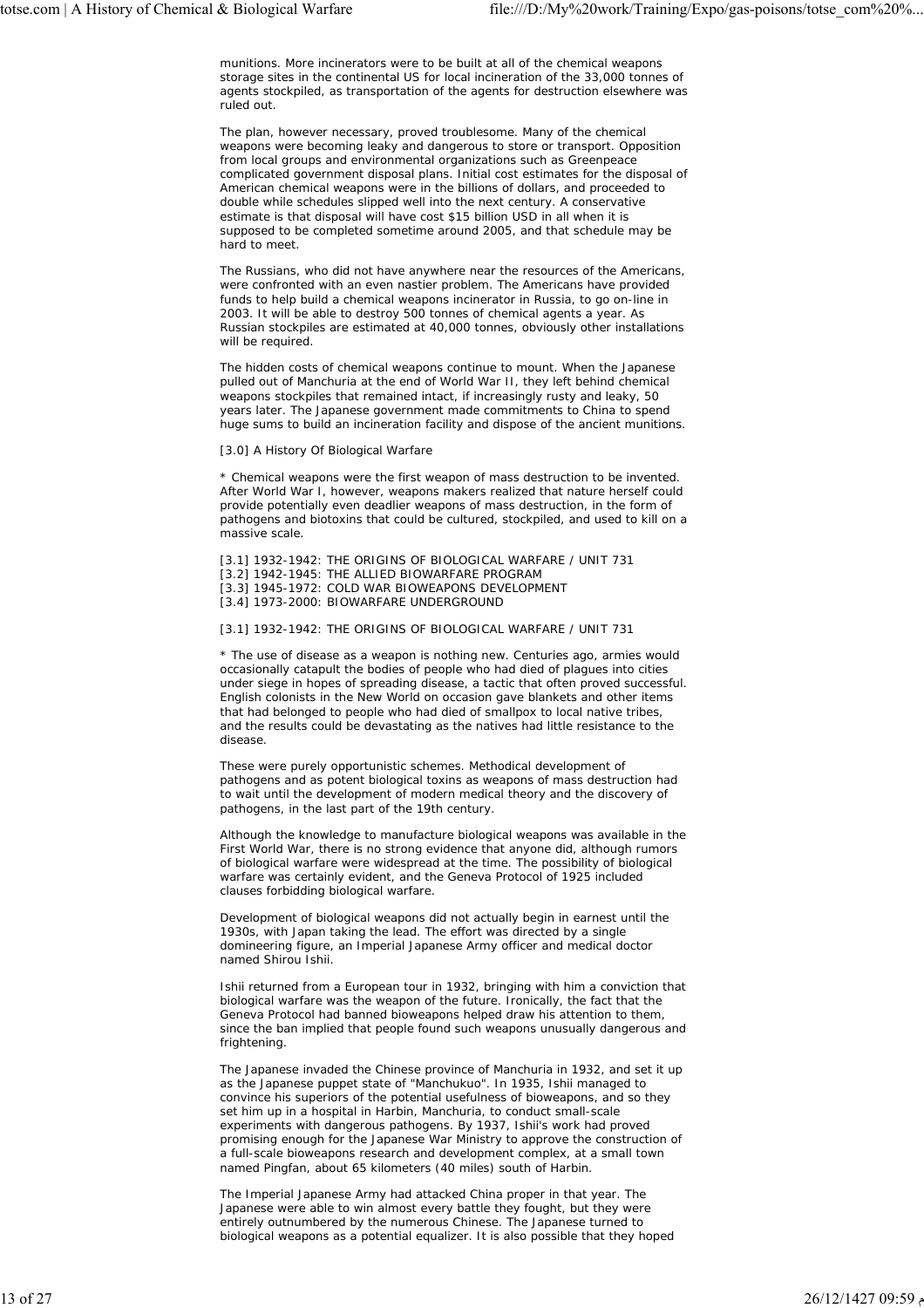to exterminate Chinese in areas Japan intended to colonize.

The Pingfan Institute was completed in 1939. Ishii, now a general, was in charge of the research organization, which was given the cover designation "Water Purification Unit 731". The Pingfan complex covered over three square kilometers and included an airfield, barracks, and laboratories.

Japanese recruits arriving there found it an odd place; none of the vehicles carried any identifying marks, for example. They quickly found out that it had other strange and much more unpleasant features. One Japanese veteran who was a technician at the Pingfan site recalled there were many doctors and professors there, giving it something of the air of a university medical research facility, but noted that it was in fact the opposite: "Here, they were trying to find ways to kill people."

There was a certain scientific challenge in this effort. The understanding of pathogens and their actions in causing disease and epidemics was crude, and there was, and is, still much to learn. There were also the practical problems of developing biological weapons, such as selecting the appropriate pathogen, determining the lethal dosage, and engineering the right techniques for production, storage, transport, and dispersal. Unit 731 also worked on defensive measures, primarily the large-scale production of vaccines.

Unit 731 studied almost every major known pathogen for its utility as a weapon. Some of the more significant included:

"Anthrax", a highly lethal disease of livestock and humans. Anthrax is a bacterial infection that can be acquired by contact with infected victims, or by inhalation of anthrax spores. When anthrax is acquired by contact, it can create hideous sores that may lead to death by blood poisoning. When inhaled, it leads to a lung infection that kills by toxic shock in a few days. Lethality of airborne anthrax is 90%. It is, however, not strongly contagious. Anthrax would become the lethal bioagent of choice for future bioweapon development programs. It forms spores that are very hardy and easy to store for long periods of time, and can be conveniently packed into munitions. Anthrax spores are so hardy, in fact, that they will persist in an area over which they have been spread for decades.

"Plague", the "Black Death" of Medieval times, is caused by infection from a bacterium named Yersinia Pestis. It has three forms: "bubonic plague", when spread by fleas or other parasites; "pneumonic plague", when spread by inhaling the bacteria; and "septicemic plague", when spread by contact. Pneumonic plague has a lethality of 95% or more. Although bubonic plague is somewhat less lethal, its spreads more easily and is more useful as a weapon. However, bubonic plague still isn't all that good a biowarfare agent, as it requires cultivation, storage, and distribution of live fleas.

"Gas gangrene", a condition caused by the infection of wounds by the Clostridium perfringens bacterium, characterized by stinking putrefaction of the flesh.

"Brucellosis", a bacterial disease caused by various pathogens of the genus Brucella that infects livestock and humans. It is not very lethal, but it is highly contagious and can incapacitate a victim for a week or more.

"Glanders", a disease of horses and humans that eats away the mucous linings of nose and respiratory tract, and attacks the lymphatic system. It is caused by the bacterium Pseudomonas mallei. It is uncertain if the Japanese were interested in glanders for killing horses and mules, or humans, or, most likely, both.

Bacteria related to food poisoning, including the Salmonella and Clostridium botulinum bacteria, which secrete extremely deadly biotoxins. The toxins were potential bioagents in themselves, particularly botulism toxin. The lethal dose of botulism toxin is very small, and the toxin is easily produced in quantity and stored for long periods of time.

Other diseases investigated included typhus, typhoid, cholera, tetanus, smallpox, tick encephalitis, tuberculosis, and tularemia. Tularemia infects rabbits as well as humans, and so is known as "rabbit fever". Like brucellosis, tularemia is rarely fatal in humans but can make a target wretchedly sick for a few weeks. The Japanese also experimented with exotic biotoxins, such as blowfish poison.

\* The Japanese had to produce pathogens in quantity for tests and, if they proved worthy, production. Unit 731 researchers devised a scheme using trays of meat and broth as cultures. The trays were kept in incubators and the scum of bacteria produced was skimmed off every few days. The smell of rotten meat was almost overpowering. Eventually, Pingfan was believed to have been capable of producing tonnes of pathogens every month.

Having obtained pathogens, the next step was to determine their effectiveness. There were plenty of Chinese available for use as involuntary test subjects. The Japanese would put up posters warning the Chinese that epidemics of the appropriate diseases had broken out, and then a squad of soldiers would go out and dump pathogens discreetly into the well of a village. Three or four days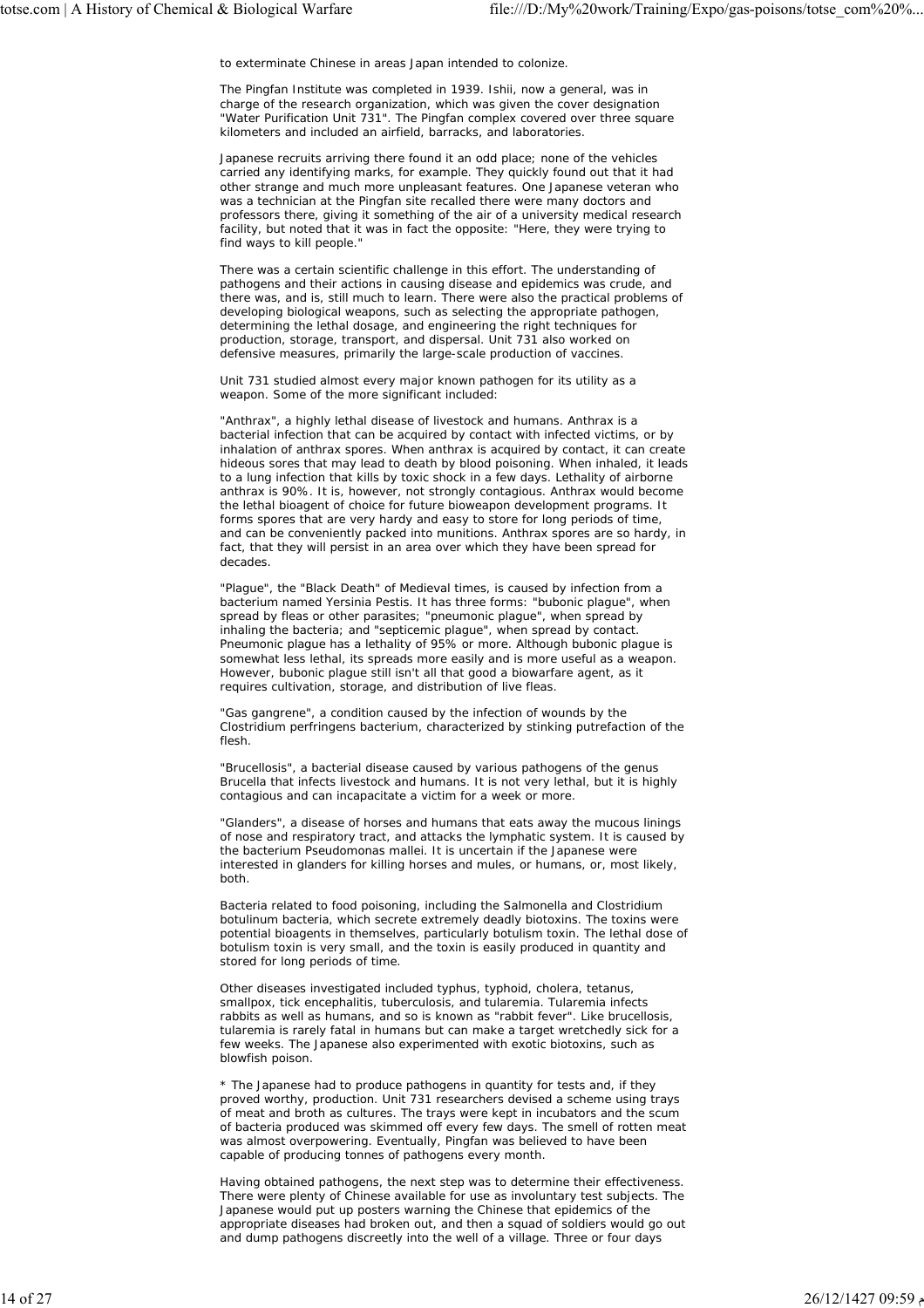later, they would return to inspect the ill. The soldiers would anesthetize them, cut them open and take samples, and sew them back up again. "Then we threw the bodies down the well," as a veteran of the program recalled. The soldiers torched the village and left.

The tests were very successful. General Ishii then decided to perform more controlled tests in deep secrecy on Chinese prisoners taken to the compound at Pingfan. Many of these people were simply rounded up off the streets of Harbin to meet quotas set by Unit 731 officers. At least 3,000 were taken there, and very few, if any, ever came back. The cover story for the compound was that it was a lumberyard, and so Unit 731 personnel referred to the prisoners as "maruta", or "logs".

Prisoners were assigned serial numbers 1 through 200. Once that block had all been killed, the serial number count started over again through the next 200, and so on. Japanese veterans of Unit 731 recollect the place as a kind of hell on earth, but the Imperial Japanese Army demanded unhesitating obedience, and a failure to deliver it was immediately and severely punished.

Chinese prisoners were tied to poles out in the open and forced to look into the sky as airplanes flew over and sprayed bacteria on them. The prisoners were carefully observed and their condition recorded with colored drawings as they sickened and died. Others were tied to stakes or panels and arranged around fragmentation bombs containing Clostridium perfringens bacteria. The bomb was detonated, and the test subjects were studied as they developed gas gangrene from their wounds. When test subjects died, their corpses were burned in a crematorium.

\* By 1940, Unit 731 had developed a ceramic anthrax bomb, and built 4,000 of them. They were also considering ways of delivering bubonic plague. Researchers at Pingfan bred plague-infested rats in quantity and then gathered the fleas from the rats. The fleas could then be distributed as a bioagent vector, using tubular baskets strapped to the bomb pylons of aircraft.

In October 1940, a Japanese aircraft flew low over the city of Ningpo, which was still held by the Nationalist Chinese, and dispersed a spray containing plague-infested fleas. The results were appalling. Roughly 500 people died and the city was panic-stricken.

"There were so many people and not enough coffins," one survivor recalled. "So two people would share a coffin." It is thought that more attacks may have taken place in China, but records of such activities were destroyed by the Japanese at the end of the war and nobody knows for sure.

The researchers at Unit 731 went on to even more imaginative biowarfare studies. They decided to use Chinese prisoners not merely to test pathogens, but to actually act as production incubators to breed them. The researchers believed that pathogens that managed to overcome the body's defenses were likely more virulent.

The prisoners were injected with pathogens. When they reached their limit, the prisoners were chloroformed and all the blood was drained from their bodies. When the blood flow from a prisoner slowed down, a soldier would jump on the man's chest to force out the last drops. "They did not leave even one drop of blood in the body!" one Japanese veteran recollected.

With such extensive handling of pathogens, there were likely to be accidents, and it is believed that hundreds of Japanese staff of Unit 731 died from the pathogens they handled. Despite this problem, Ishii's bioweapons research empire spread, establishing 18 satellite stations in China and in other locations ranging from Hokkaido to the Dutch East Indies. The Japanese bioweapon researchers not only investigated pathogens to attack people, they also studied chemical herbicides and pathogens to destroy crops.

The most intensively studied plant pathogens were "fungal smuts" and "nematode worms" intended to attack Soviet and North American wheat fields. Smuts in particular were potentially highly effective bioagents. The head of a wheat plant infected by wheat smut turns into a blackened mass of spores that are released into the air to infect other wheat plants downwind. The Japanese developed a production facility that could generate about 90 kilograms of smuts annually.

## [3.2] 1942-1945: THE ALLIED BIOWARFARE PROGRAM

\* By mid-1942, word of Japanese bioweapons development was leaking out to the Allies, and in July 1942 Winston Churchill placed the issue on the top level of priority for discussion by Allied leadership. In fact, the British had been thinking about biological warfare since 1934. The prime mover was a Whitehall bureaucrat named Sir Maurice Hankey, who, like Shirou Ishii, had been inspired to consider bioweapons by the fact that the Geneva Protocol tried to ban them.

In the prewar period, British biowarfare efforts were minimal, consisting of a few committees issuing reports and, as war approached, funding for limited defensive measures. When war broke out in 1939, considerations for offensive biowarfare rose in importance, and the British government established a small laboratory at Porton Down, run by a medical researcher named Paul Fildes.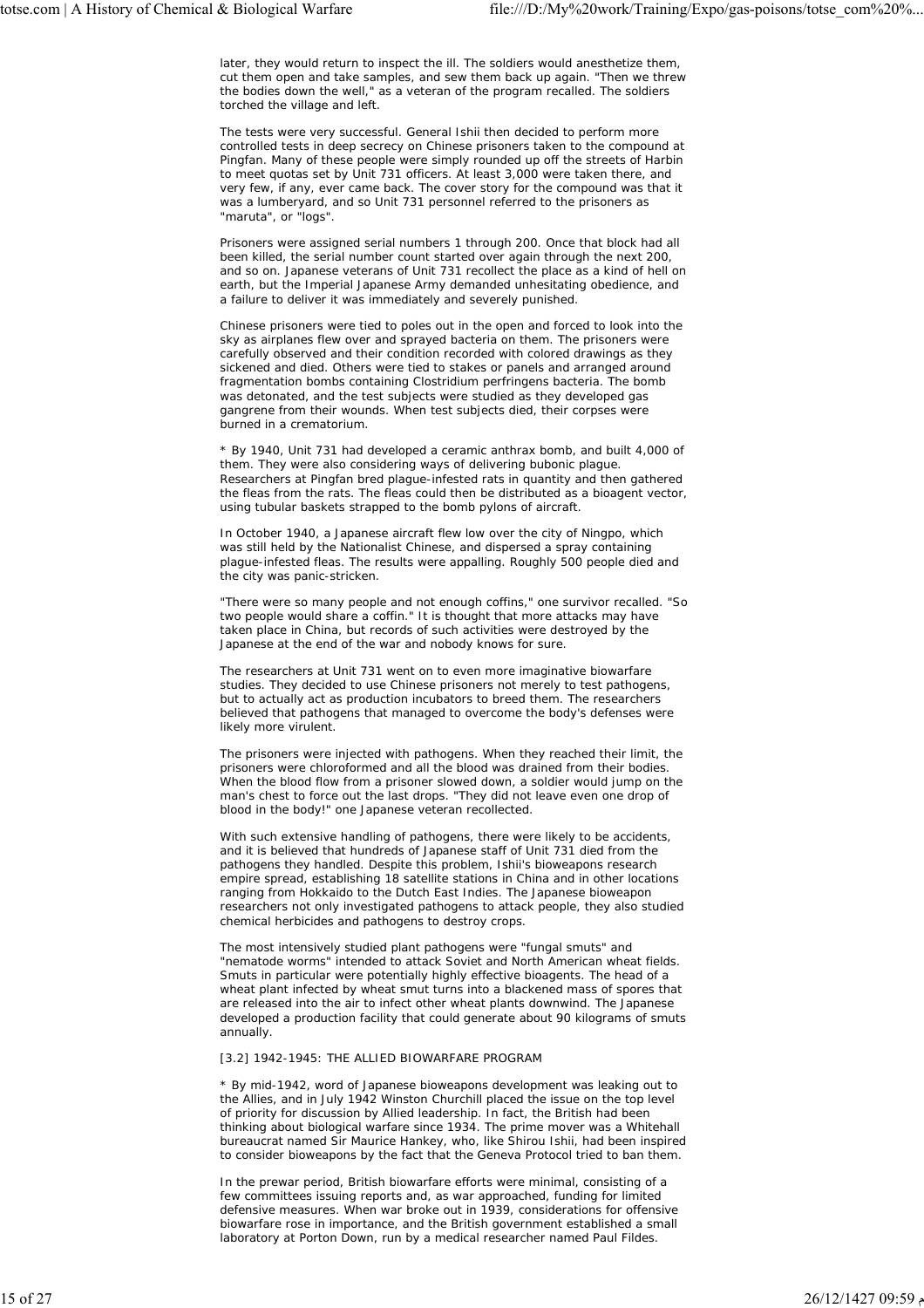Fildes began to conduct small-scale experiments to evaluate pathogens and biotoxins for use as weapons, and in late 1941 recommended the production of millions of anthrax-laced cattle cakes that would be dropped by air over Germany. Production of the cattle cakes was approved, and a large stockpile of them was stored at Porton Down until the end of the war, when they were all incinerated.

Biotoxins had a particular appeal for clandestine operations in occupied Europe, setting a precedent for later interest by intelligence services in such weapons. Porton Down is known to have produced botulism toxin under the designation "BTX", and although the records are unclear, a BTX-laced grenade may have been used to assassinate SS General Reinhard Heydrich, a senior and highly competent Nazi officer who was then in charge of occupied Czechoslovakia.

The intelligence information leaking out about Japanese bioweapon experiments only increased the priority of Allied efforts to build their own biowarfare capability. In the summer of 1942, the British conducted their first large-scale biowarfare experiment on Gruinard Island, off the coast of Scotland. A film was made of the experiment, and remained classified until 1997.

Sheep were taken to an open field, secured in wooden frames, and exposed to a bomb that scattered anthrax spores. The sheep started dying three days later. They were examined and then burned. Other tests involved dropping anthrax bombs from a Wellington bomber.

Safety precautions were slipshod, and it is a wonder that there were not calamities among the personnel involved or innocent bystanders. One worker in the program recalled helping a medical researcher pour a thick soup of anthrax agent into a bomb, without use of protective clothing or any other safety measures. Despite attempts to disinfect Gruinard Island, the anthrax spores left there by the experiments kept the island in quarantine for five decades.

The final report on the Gruinard Island experiments suggested that anthrax could be used to render whole cities uninhabitable "for generations". Biological weapons were potentially orders of magnitude more effective than chemical weapons.

\* In the meantime, the British had been working with the Canadian government to set up a bioweapons test range at Suffield, in the province of Alberta. The area was empty and isolated, and experiments could be performed with greater safety than any location available in the British Isles.

The entry of America into the war in late 1941 added more momentum to the Allied bioweapons effort. The US had considered the possibility of biological warfare, and government reports had been written and distributed to detail defensive and offensive measures.

With a real war on, the American Chemical Warfare Service, with British assistance, built up biowarfare research facilities, including test stations near Dugway and near Pascagoula, Mississippi; a potential production facility at Vigo, near Terra Haute, Indiana; and the master research and development center at Camp Dietrich, Maryland.

The British work on anthrax, or "N" as it was codenamed, as a weapon led in 1943 to the design of an "N" bomb suitable for mass production by the Americans. This munition weighed 1.8 kilograms (4 pounds). 106 of these "bomblets" were to be packed into a 225 kilogram (500 pound) cluster-bomb canister and dropped over enemy population centers.

The whole effort was protected by the highest level of secrecy, TOP SECRET:GUARD, which the Americans described jokingly as DESTROY BEFORE READING. An initial pilot batch of 5,000 N bombs was produced at Camp Dietrich in May 1944, and medium-scale production at a rate of about 50,000 bomblets a month followed. The bomblets were turned over to the British, who stockpiled them.

The plant at Vigo, Indiana, was designed for production of 500,000 anthrax bombs per month. The plant was never put into operation, partly because of extreme concerns over its safety. By the end of the war, it had been converted to antibiotic production, though it could have easily been converted back to bioweapons manufacture if the need had arisen.

\* The drastic nature of anthrax was not lost on the Americans, and so they searched for a bioagent that could incapacitate, rather than kill. They found brucellosis a promising agent. The infectious dose was much smaller than that of anthrax, meaning a single bomber could attack a much larger area with the same weight of bombs, and a city that had been attacked with brucellosis would be safe to enter a week or so after the attack.

Brucellosis was, on the other hand, wildly infectious, and many of the people who worked with it in the weapons development program came down with it. However, other than a few days of nasty chills, pains, fever, and headaches, it rarely did much harm. Brucellosis weapons were in an advanced state of development at the end of the war.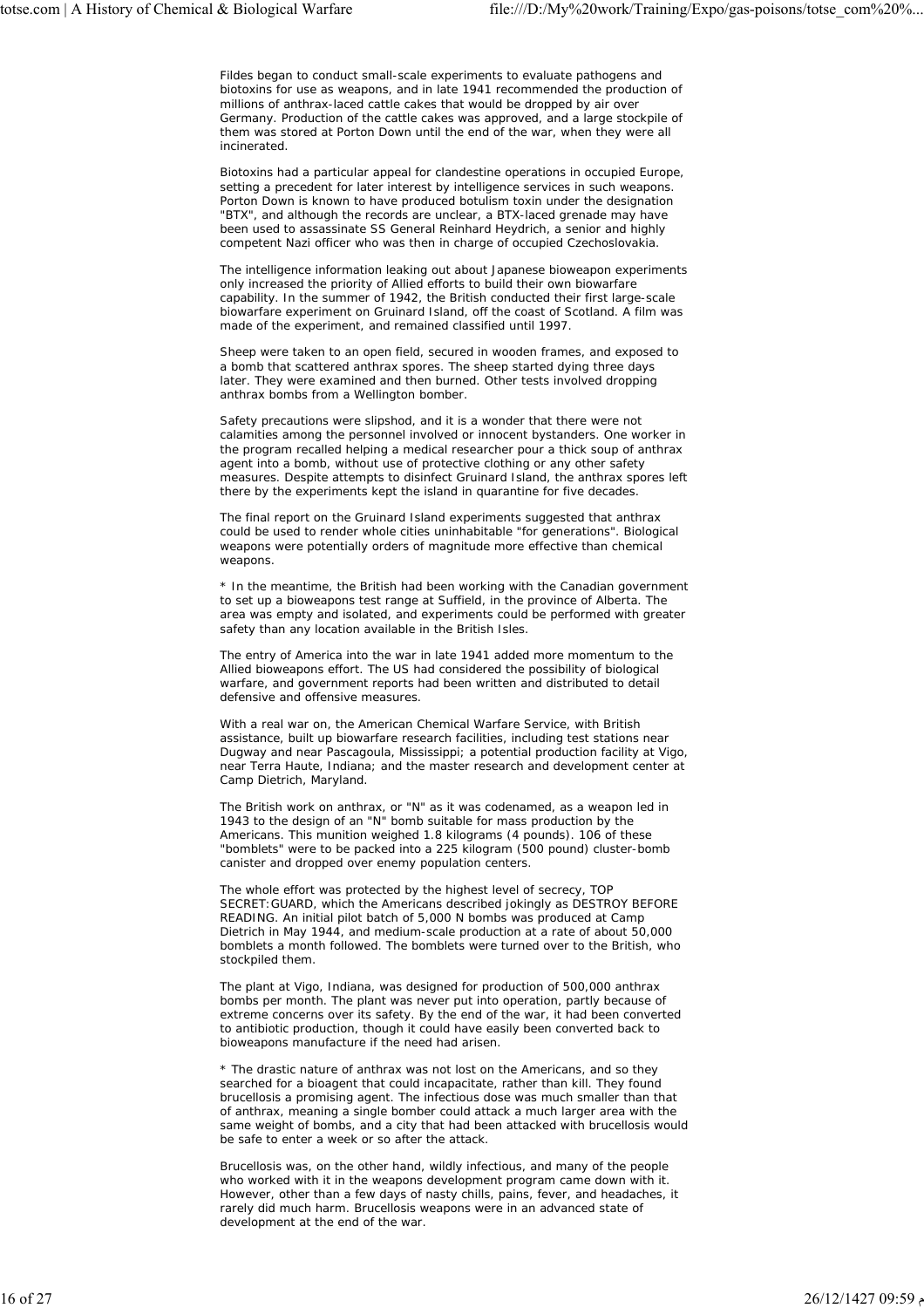\* The Americans also investigated anti-crop bioagents, including "potato blights" and "wheat rusts"; "sclerotium rot", which can attack soybeans, sugar beets, sweet potatoes, and cotton; and "blast diseases" to attack rice.

There is some suspicion that crop bioweapons might have been used by the Allies. In the fall of 1944, the German potato crop was infested by a huge plague of Colorado beetles, and in 1945 the Japanese rice crop was badly afflicted by rice blast. However, in the absence of any evidence supporting such suspicions, it seems more likely these incidents were due to natural causes.

\* The Soviet biowarfare program during World War II remains somewhat mysterious, and considering the fact that many records were destroyed later, will probably always remain so.

Ken Alibek (originally Kanatjan Alibekov), a senior official of the Soviet "Biopreparat" bioweapons organization in the late 1980s and early 1990s, emigrated to the United States in 1992 and provided a history of the Soviet bioweapons program. While Russian expatriates have been known to tell exaggerated stories for self-serving reasons, Alibek's comments sound entirely plausible.

According to Alibek, the Soviet bioweapons effort began in 1928, three years after the USSR signed the Geneva Procotols. The initial focus was to "weaponize" typhus, with the work supervised by the state security apparatus, the "GPU", which would eventually evolve into the KGB. The effort then expanded, with new facilities built in the network of GPU prison camps. The prime testing ground was at Solovetsky Island, in the Arctic, north of Leningrad in the White Sea.

Prisoners may have been used in tests of biological agents. Certainly there were many casualties among researchers and workers as well, whose lives were made even more miserable during the purges of the 1930s by the influence of Trofim Lysenko, a quack biologist who managed to get Stalin's ear. Those biologists who differed with Lysenko were sent to prison camps or worse, and Lysenko did much to hinder the Soviet biowarfare effort.

When the Soviet Union was invaded by Hitler's forces in the summer of 1941, bioweapons facilities in the west were relocated by train to the east, in the Ural mountains. A train carrying pathogens and other materials was passing though the city of Gorky when the Germans decided to bomb the place, panicking supervisors on the train, who ordered the train to keep on rolling through the city. The town of Kirov became the main bioweapons facility after the move. The Soviets also found a new testing ground, at Rebirth Island in the Aral Sea.

During the summer of 1942, when the Germans were pushing through the USSR towards the Caucasus and Stalingrad, there was an outbreak of tularemia of unprecedented magnitude among both German and Soviet troops. Alibek felt certain the outbreak had been a bioweapons attack that had gone wrong, and "old-timers" in the Biopreparat organization told him stories that reinforced his suspicions.

There was also an outbreak of "Q fever" among German troops on leave in the Crimea in 1943. Alibek never investigated the matter in detail, but believed it might very well have been a bioweapons attack or test. Q fever, once known as "Query fever", is a bacterial disease of sheep, goats, and cows carried by ticks. Animals can be infected by breathing dried tick feces, and humans in proximity to the animals can be infected as well.

Q fever causes a sudden fever, aches, and general ill health, but it rarely leads to complications, except for pneumonia, lasts only a few weeks, and is rarely fatal. Outbreaks of Q fever were unheard of in the Soviet Union before that time, and it was heavily investigated as a biowarfare agent by Soviet researchers later.

# [3.3] 1945-1972: COLD WAR BIOWEAPONS DEVELOPMENT

\* When Germany surrendered in May 1945, the Allies got a nasty surprise from Nazi nerve gases. There was no such shock from Nazi bioweapons research. The Germans had never gone beyond preliminary investigations in bioweapons research, though some brutal experiments had been performed on concentration camp prisoners.

The German disinterest in biological warfare was partially due to the fact that Germany was situated in the middle of Europe, and the countries that would be logical targets for bioweapon attacks were right on Germany's borders. Since pathogens are poor respecters of borders, the Germans had strong reasons to not develop bioweapons.

England, separated from potential enemies by the English Channel, was in a better position to conduct biowarfare, and the Americans were in an even safer position, with their enemies oceans away. Similarly, as an island nation, Japan had a degree of separation from China that made bioweapons attractive to the Japanese.

General Ishii's bioweapons research staff at Pingfan kept up their efforts until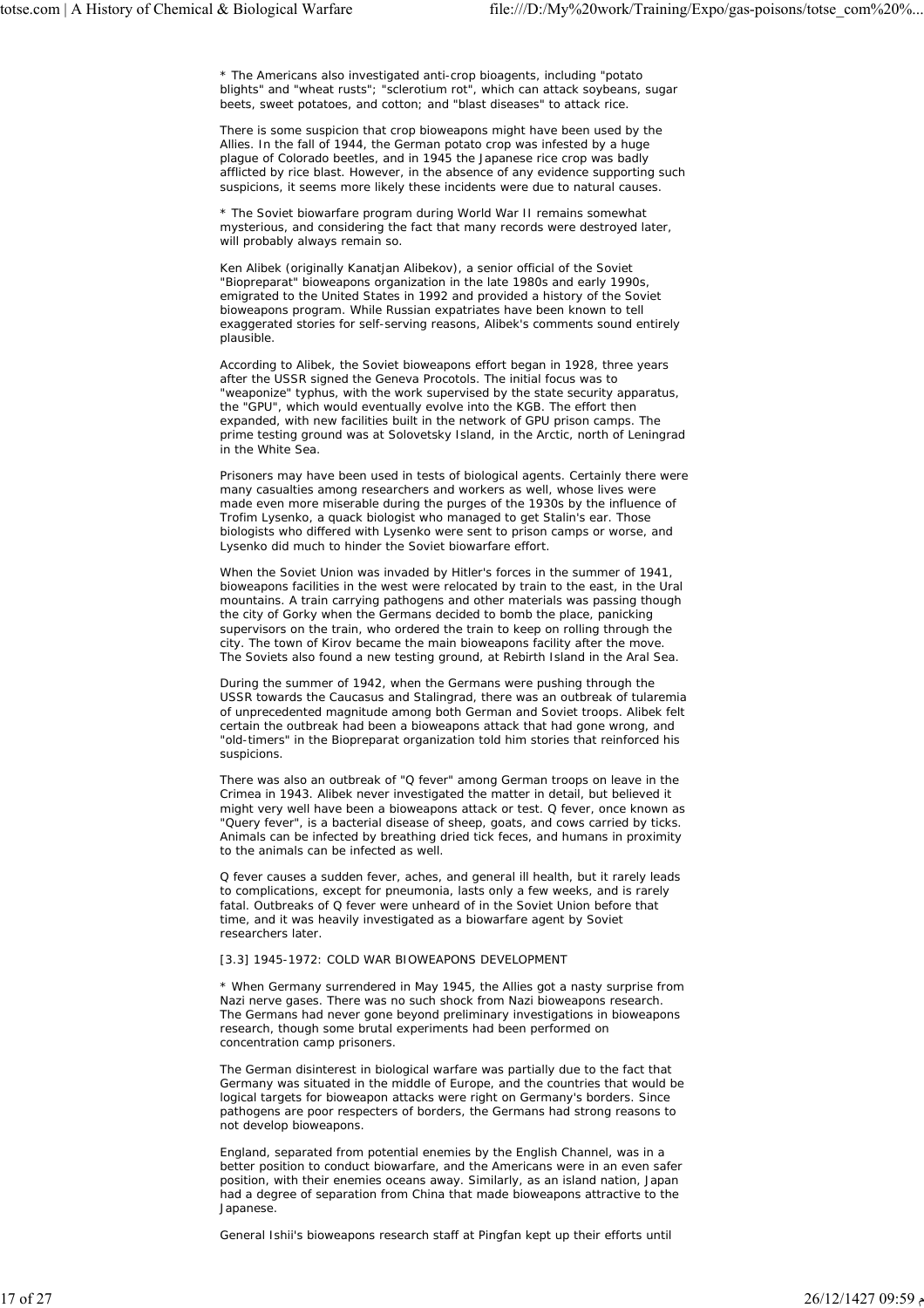the very end of the war. In fact, the Japanese had even developed a technology that could have allowed them to conduct biological attacks on the United States, in the form of balloons that were released into the jet stream to float across the Pacific to North America.

The "fusen bakudan (fire bombs)" carried incendiary bombs that were dropped automatically when a timer ran out. Hundreds were launched beginning in the fall of 1944 and into early 1945, and a good number of them reached the US and Canada. They did very little damage, but the Japanese had considered using them for biological attacks, which could have potentially made them more dangerous.

The Americans developed a weapon of mass destruction that outdid anything the Japanese had. The US dropped two atomic bombs on Japan in August 1945, and the USSR declared war on Japan at the same time and invaded Manchuria. Japan surrendered. The Pingfan complex was demolished ahead of the advancing Soviets, and Unit 731's most incriminating records were destroyed. Ishii and his men did make sure they saved a significant set of documents relating to scientific observations made at Pingfan, and set them aside in a safe place.

Stories persist that the Unit 731 dissected prisoners without anesthesia; that Allied prisoners of war were among the test subjects; and that Japanese soldiers passed out anthrax-laced candy to Chinese children. The destruction of records makes these stories unproveable, and the full truth will never be known. In any case, the things Unit 731 researchers were actually known to have done were damning enough to make the more lurid accusations irrelevant, though at the same time they make such accusations more believable as well.

\* The Americans, now Japan's masters, only knew vague rumors about the activities of Unit 731. They interrogated Ishii, who had returned to Japan, and he simply told them that he had conducted research on defenses against bioweapons. There was no evidence to dispute this claim until the Soviets began to sort out what they captured at Pingfan and elsewhere in Manchuria. The Soviets then asked the Americans to turn Shirou Ishii and his officers over to them.

The Americans were halfway inclined to go along with the request until Ishii, justifiably panicked by the idea of being handed over by the Soviets, confessed that Unit 731 had in fact been involved in offensive bioweapons development, and had conducted field trials against Chinese civilians.

There was some uncertainty among the Americans that even these confessions provided enough evidence to make a case against Ishii and his assistants that would stand up in court. In the meantime, American biowarfare researchers from Camp Dietrich interviewed Ishii and his colleagues. The details of Unit 731's activities became more ghastly the more the Americans probed, but the interviewers also became more fascinated.

Unit 731 had performed experiments, documented with extensive data files and detailed color drawings, that American bioweapons researchers would never have been allowed to conduct. Ishii and his people promised to cooperate and provide the data they had carefully saved. The Camp Dietrich group produced a report recommending that charges against Ishii and his men be dropped, in recognition of the value of cooperation with the Japanese and learning from their wartime experience.

The recommendation was adopted. Ishii and his colleagues went free, and the activities of Unit 731 were kept quiet. At the time the Americans had the Bomb and the Soviets did not. Many American officials believed the USSR would never be able to build the Bomb, and so would likely seek equalizers in the form of chemical biological weapons. The Americans needed to counter such a move.

Shirou Ishii died of cancer at his home in 1959. He was never arraigned for any war crimes. The data provided by Ishii and his men proved to be sloppy and of little value, despite the suffering that had gone into its creation. The Japanese had neither mastered the production of biowarfare agents nor devised effective delivery systems. Ishii had got the better part of his deal with the Americans.

\* As the Cold War intensified, American research into bioweapons accelerated. In 1948, the US built a huge sealed spherical test chamber at Fort Dietrich, Maryland, to test the aerosol dispersal of pathogens. This test chamber was known as the "Eight Ball". In 1953, Camp Dietrich became Fort Dietrich, and would continue to be a center of bioweapon development into the late 1960s. Tests of bioweapon technologies were performed through the 1950s at the Dugway Proving Grounds. Somewhat startling mock bioweapon attacks were also performed by biowarfare researchers in several US cities, using harmless bacteria.

Initial American bioweapon production in the postwar period focused on the plant pathogens investigated during the war: smuts, blights, blasts, rusts, and rots.

Feathers were found to be an excellent storage medium for plant pathogens, and cluster munitions were built that were packed full of turkey feathers dusted with pathogens. When the dispenser burst open at altitude, the feathers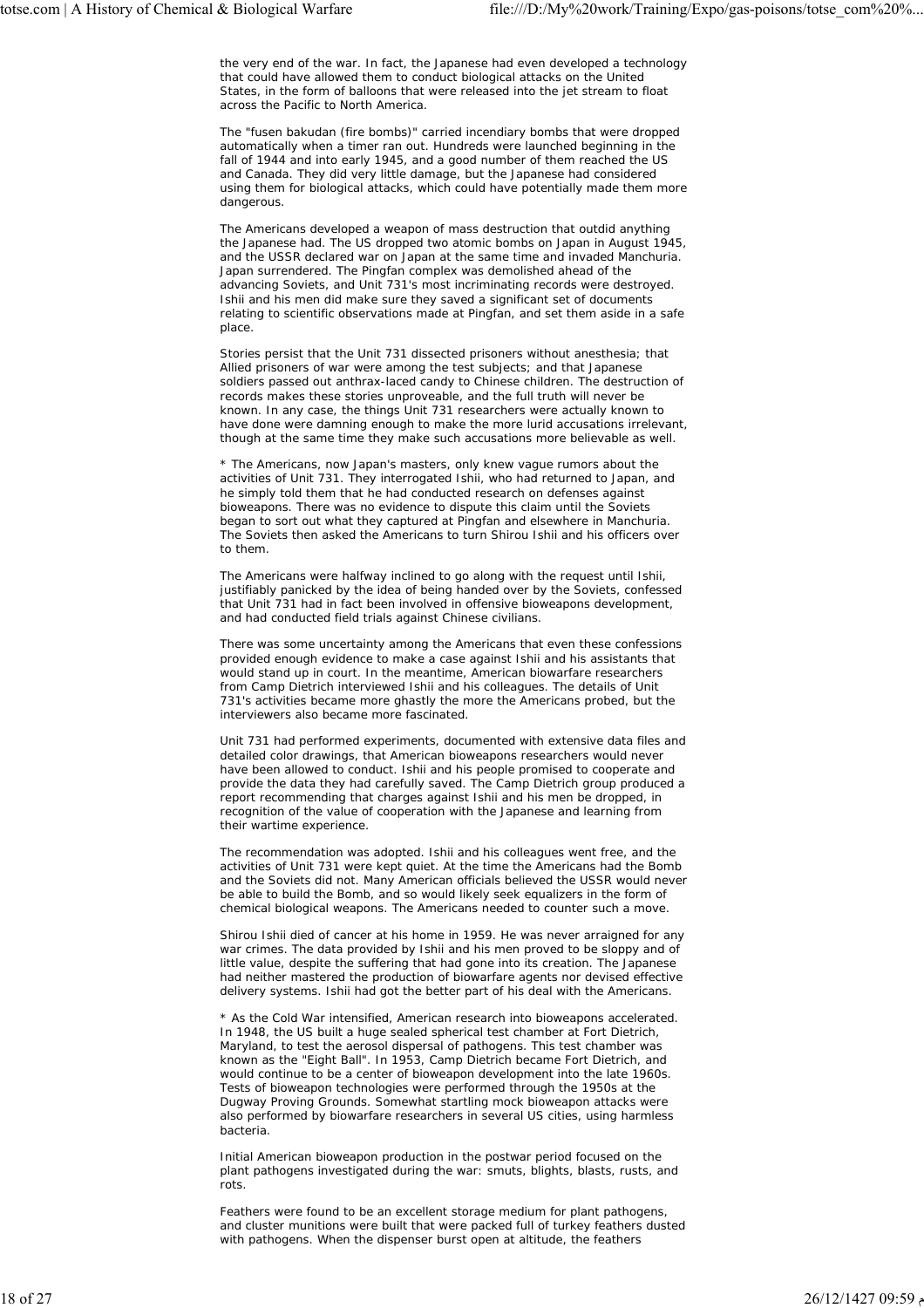scattered in the wind over a wide area. The Americans also borrowed the fusen bakudan idea from the Japanese, and invented a balloon that could float over enemy territory and release canisters of bioagents after a preset period of time. Anti-crop biological munitions were put into production for the US Air Force in 1951. It was the first recorded instance of peacetime production of bioweapons.

Eventually, the US produced what is estimated at about 30 tonnes of wheat rusts, which would have been sufficient to attack the entire Earth's wheat crop. The spores of the rust used, Puccina graminus triciti, could remain effective after being stored in cool places for two years, and the rust would propagate rapidly after dispersal. The main intended target was the wheat region of the Ukraine. The US also stockpiled roughly a tonne of rice blast disease, intended to attack the ricefields of China.

\* American bioweapon developers were not ignoring human pathogens. Anthrax remained the choice for a lethal bioagent. Many studies were performed with it, and anthrax weapons were produced.

Determining the lethal dose was a problem. No human experiments were performed, but tests done on 3,000 monkeys showed that 3,000 spores each could kill half of them. However, as with many pathogens, the action of anthrax is highly species-specific, and the monkey trials were not certain to be valid for humans. Guinea pigs, for instance, required 50,000 spores each, while mice would only take a hundred. Somehow unsurprisingly, rats seemed largely indifferent to anthrax. The conclusion was to use several times the maximum conceivable lethal dose.

Since anthrax was such a drastic weapon, research also continued into less-lethal pathogens. Brucellosis remained an interesting bioagent, as was tularemia. The Americans also considered "psittacosis" as a biowarfare agent. Psittacosis is a nasty disease in birds and is sometimes known as "parrot fever". In humans, psittacosis causes a high fever and can lead to pneumonia. About one in five human victims would die.

Brucellosis and tularemia pathogens were actually put into production. Spraying systems and cluster munitions for dispersing bioagents were developed, and other options were investigated, such as mass breeding of mosquitoes to carry yellow fever. Activity remained high at Fort Dietrich into the 1960s. Defensive measures, including the development and production of vaccines, were pursued as well.

\* The US Central Intelligence Agency (CIA) also studied a wide range of sometimes bizarre drugs and toxins for use in clandestine activities. For example, extremely lethal and fast-acting shellfish toxins were used as an alternative to the relatively slow and painful cyanide pills carried by agents to allow them to commit suicide if captured.

When a CIA Lockheed U-2 spy plane was shot down over Russia on 1 May 1960, the pilot, Francis Gary Powers, carried a silver dollar bored with a hole containing a needle coated with such a toxin. Powers did not use the needle, and warned his captors to be careful in handling the silver dollar. The Russians pricked a dog with the needle, and the dog died in ten seconds.

The CIA also developed an electric dart gun that could fire a poison-tipped dart up to about 100 meters. The dart was so small that the victim might not even notice that he had been shot by it, and would then die quickly and mysteriously.

Although the CIA is now officially out of the poisons business, and given the political liability of such work probably out of it unofficially as well, investigations into new and better poisons have continued. Modern candidates include "saxitoxins", which are produced by marine microorganisms named "dinoflagellates" associated with toxic "red tides" and shellfish poisoning; a neurostransmitter named "substance P" that is lethal in extremely small quantities; and "RNA" genetic material custom-designed to jam or activate specific genes in a victim.

In any case, such toxins are in general not appropriate for battleground or strategic use, and so amount to little more than a James Bond story in the history of the development of chemical and biological weapons of mass destruction.

\* While the Americans stockpiled bioweapons, the British were winding down bioweapon development efforts at Porton Down. By the 1960s, their biowarfare research efforts were strictly defensive.

In 1968, British delegates at an international disarmament forum in Geneva suggested that proposals to limit chemical and biological weapons might be more effective if the two subjects were discussed separately. After all, there was a precedent for use of chemical weapons, but not for the use of bioweapons. The British introduced a draft of a "Biological & Toxic Weapons Convention" or "BTWC", sometimes referred to as the "BWC", that would require signatories to renounce bioweapons. The Soviets objected heavily at first, and the Americans were not enthusiastic.

However, US public opinion was strongly against bioweapons, and even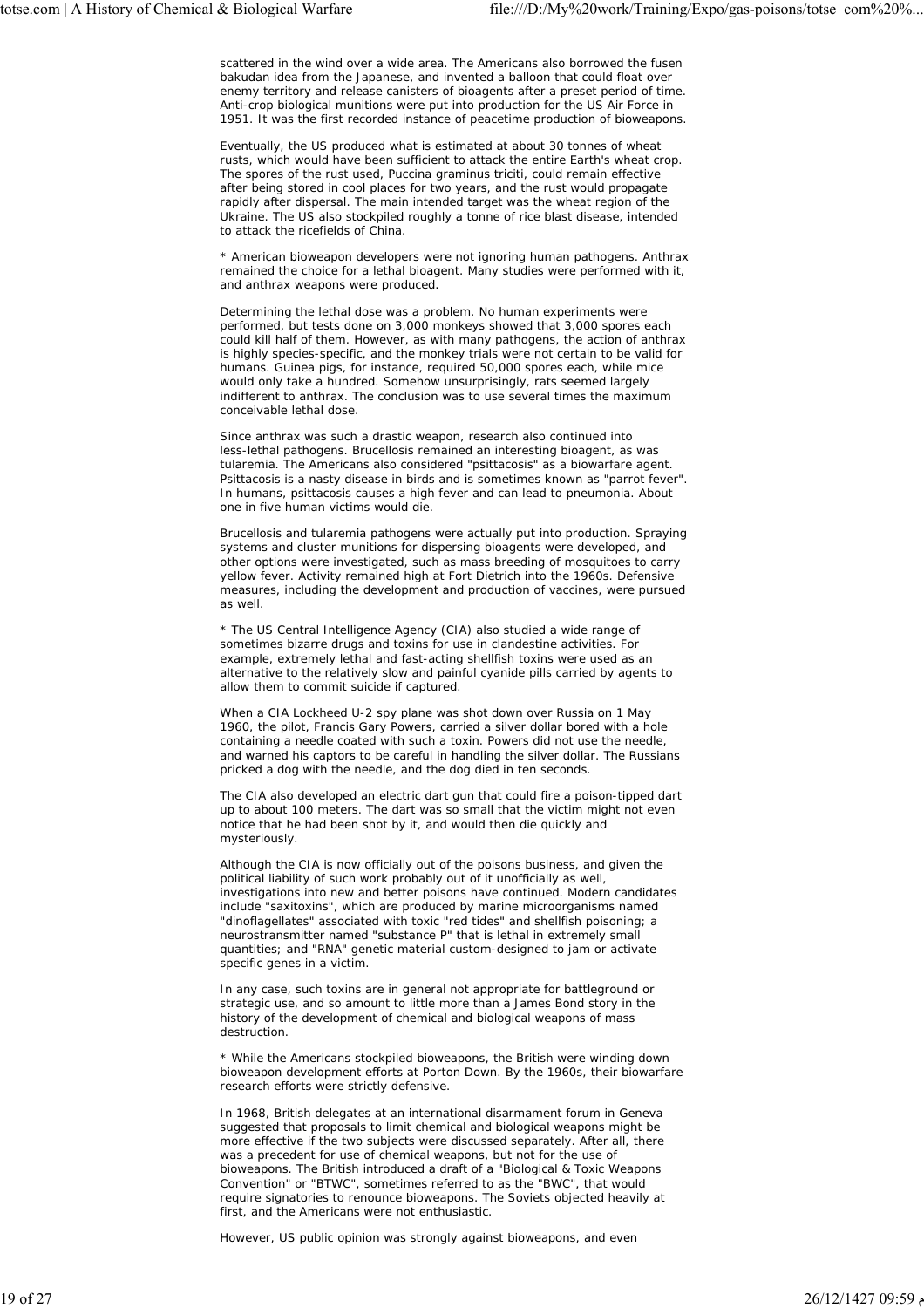disregarding ethical concerns, there was a practical reason to abandon them. America had the Bomb, which was as formidable a deterrent as existed, and only the most advanced countries were capable of building nuclear weapons. As noted the previous chapter concerning chemical weapons, anyone could build bioweapons, even in principle terrorist groups, and it was not in the advantage of the US to do anything to encourage the development of bioweapons.

On 25 November 1969, President Nixon formally announced that the US would abandon offensive bioweapons. The Eight Ball was shut down and hundreds of researchers taken off the program. In hindsight, Nixon's decision, though largely forgotten, was one of the most significant and positive actions of his administration. The unilateral American decision broke the ice for other countries to give up bioweapons as well. On 4 April 1972, the US and the USSR signed the BTWC, and eventually a total of over 141 countries signed up. The BTWC was a significant step forward, though it suffered from weak verification and enforcement provisions.

\* The Soviets found the information on biowarfare captured from the Japanese much more useful than had the Americans. The Soviets used Japanese plans to build a new and sophisticated bioweapons plant in Sverdlosk in 1946.

In the mid-1950s, responsibility for bioweapons research and development was transferred from the KGB to the Red Army, and the program expanded dramatically. Bioweapons research facilities were built in cities to help conceal their purpose. Even the Ministry of Agriculture was brought into the task, setting up a branch to develop bioagents to attack crops and livestock.

After signing the BTWC in 1972, the Soviets did not abandon their offensive bioweapons effort. Indeed, in 1973 Premier Leonid Brezhnev signed a decree ordering a comprehensive update and expansion of the entire Soviet biowarfare apparatus, which finally managed to shake the debilitating influence of Trofim Lysenko. Lysenko died in 1976. His authority had declined after the death of Stalin in 1953, but he had done much to damage Soviet biology, and the damage took a long time to correct.

The Soviets justified their clandestine bioweapons effort, when they bothered to, with the belief that the Americans were also cheating on the BTWC. In fact, as noted, this was not true. The US had no particular need for bioweapons and had judged them more trouble than they were worth.

The paranoia over American clandestine bioweapons research also reflected the inability of Soviet leadership to understand that the US military is firmly under the control of their civilian masters, the politicians, and that American politicians may not be honest to a fault but still have a direct and vested interest in being sensitive to public opinion.

#### [3.4] 1973-2000: BIOWARFARE UNDERGROUND

\* Ken Alibek reported that after the USSR signed the BTWC, the country continued to produce and stockpile bioagents, such as anthrax and pneumonic plague. The Soviets had production facilities able to produce thousands of tonnes of anthrax a year.

They also produced tonnes of "weaponized" smallpox virus, which was felt to be a good bioagent because it was extinct in the wild and so defenses against it were poor, and experimented with the "Marburg" hemorrhagic fever virus, which causes massive hemorrhaging and has about 90% lethality. Weaponizing viruses is difficult and technically an impressive feat. Ironically, the USSR had been a major backer of the program to eliminate smallpox in the wild.

Missiles with bioagent warheads were tested, and there were field tests using aircraft to disperse harmless bacteria over civilian populations, as well as dispersal tests of harmless bacteria in the Moscow Metro.

Not all the releases were so harmless. In November 1979, a magazine published by Soviet emigres in West Germany printed an article based on reports by Soviet emigres of a mass outbreak of anthrax in April 1979 in the city of Sverdlosk that killed at least a hundred people. The articles suggested the outbreak was due to a containment failure at a bioweapons research facility outside the city, operating in clear violation of the USSR's commitment to the BTWC.

In 1980, the Soviets admitted that there had been an outbreak of anthrax as reported, but stated that it was due to tainted meat. This was plausible, since anthrax was in fact a problem in parts of the Soviet Union. However, in 1993, after the fall of the USSR, the Russians admitted that the outbreak was in fact due to an accident at the major bioweapons facility in Sverdlosk. Somebody had removed a clogged filter from an air-purification system, and other workers reactivated the system without noticing that the filter had been removed. The cover-up effort had involved destruction of evidence and records, and even the arrest and conviction of a few black-market meat dealers for selling tainted meat.

The party boss in Sverdlosk, the volatile Boris Yeltsin, had stormed over to the biowarfare complex and demanded admission, but was refused. He was ordered to go along with the cover-up. The cover-up was so thorough that a group of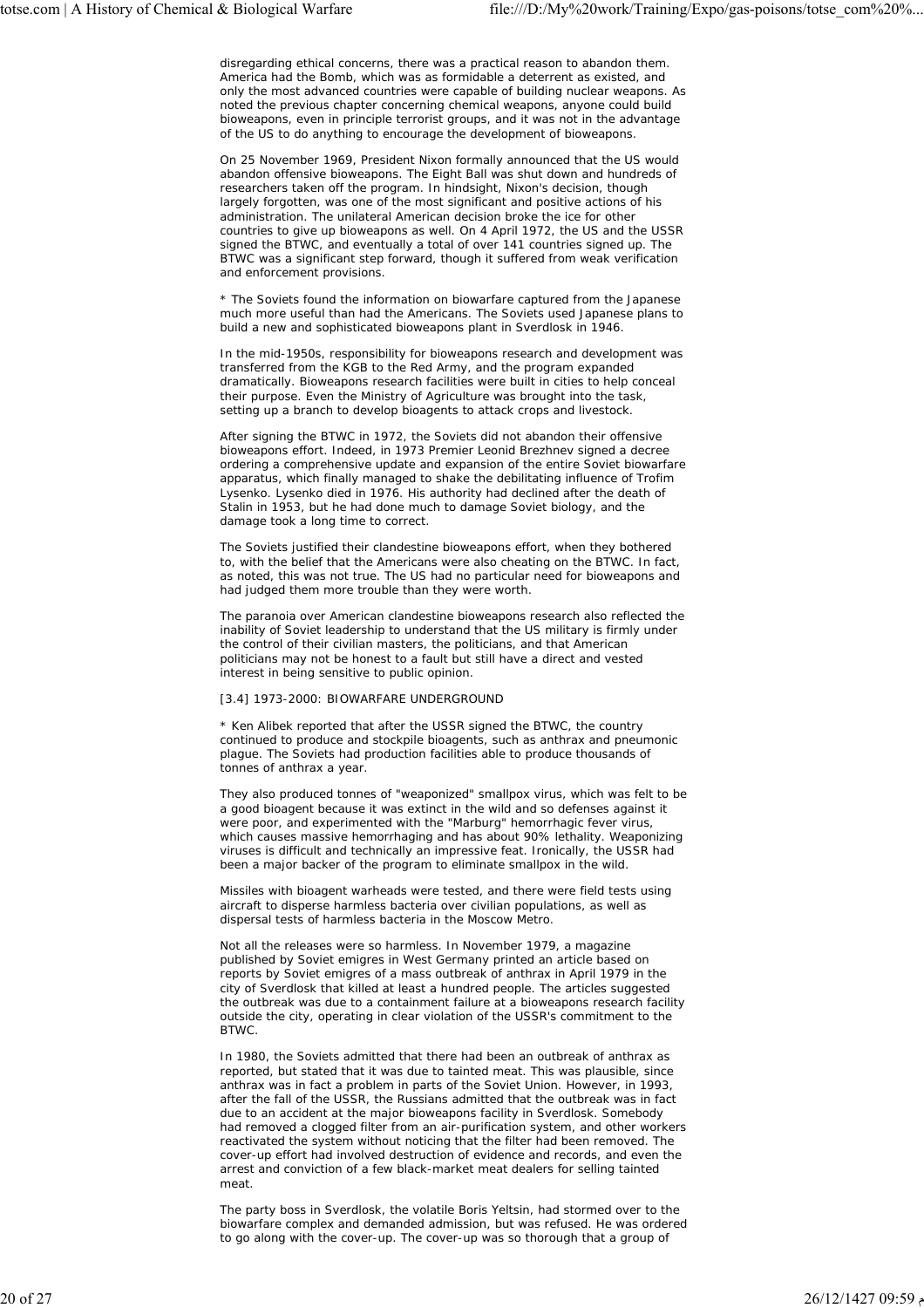American medical researchers who came to the USSR in the late 1980s left with the impression that the anthrax outbreak had in fact been a natural occurrence.

By that time, the Americans were very suspicious that the USSR was massively violating the BTWC, and the Soviets were spending a large amount of money and effort to conceal the truth from snoops from the West. The 1989 defection of Vladimir Pasechnik, a senior Biopreparat official, did much to confirm Western suspicions, which were solidly validated later when Alibek came to the US.

After Yeltsin became the first Russian president after the fall of the USSR, he ordered the complete destruction of all remaining bioweapons, and shutdown of bioweapon research and manufacturing facilities. In 1992, Russia signed an agreement with the US and Britain to obtain cooperation in converting or dismantling the offensive bioweapons apparatus.

Yeltsin offered to allow open inspection of Biopreparat facilities, but a separate set of biowarfare facilities, run directly by the Ministry of Defense (MOD) ostensibly for developing vaccines and other countermeasures, remained off limits. Much to everyone's surprise, in June 1994 Russian officials offered to allow free inspections of these facilities as well, but due to various squabblings and difficulties the West didn't take them up on the offer, and it was withdrawn a few months later. Suspicions remain that the Russians are up to no good.

\* The Soviets also tinkered with biotoxins for clandestine actions, using them in a number of occasions against defectors living in the West. The most significant of these incidents was the murder of a Bulgarian dissident living in London named Georgi Markov. On 7 September 1978, Markov was on the streets of London when he felt a sudden slight sting and turned around to see a man fumbling with an umbrella. Markov mentioned the incident to his wife.

He then fell increasingly ill over the next few days, and finally died. Examination of his body uncovered a tiny pellet, the size of a pinhead and with four holes in it. The pellet had most likely contained a poison, but there wasn't enough trace of it to determine what kind of poison.

Another Bulgarian exile named Vladimir Kostov who live in Paris read about Markov's death in the newpapers, and reported that about ten days before reading about the incident, somebody had stuck him in the back with something sharp, and he'd been ill for days. French doctors gave him a very thorough examination and found another pellet like that recovered from Markov. They forwarded the pellet to Scotland Yard, and British forensic pathologists found that the pellet contained traces of a poison named "ricin".

Ricin is derived from the castor oil plant and is highly lethal. Markov's murderer was never caught, but the killer was believed to have been an agent of the Bulgarian secret police. A Soviet emigre was also murdered with a ricin pellet in the US in 1980, apparently by KGB agents.

As with the CIA experiments, such "cloak and dagger" activities were a sideline relative to the development of bioweapons of mass destruction by the USSR and its allies.

\* Lingering bioweapon production in Russia is a plausible threat, but the development of bioweapons in states such as Iran, Libya, and North Korea presents a more immediate worry. Rumors of bioweapons development in these countries was given substance by the discoveries of UN officials of the "United Nations Special Commission on Iraq (UNSCOM)", responsible for disarming Iraq after that country's 1991 defeat in the Gulf War. UNSCOM inspectors discovered an Iraqi bioweapons development and production effort of surprising scale.

For four years after the end of the war, the Iraqis denied that they had developed and manufactured bioweapons. UNSCOM was skeptical, to put it mildly. The Iraqis had purchased a spray dryer, useful for drying out bacteria so it could be stored, and four filling machines that could be used to pack biological agents into shells, bombs, and warheads. These items had other uses, but the Iraqis never gave any convincing explanation of what they were purchased to do.

Even more ominously, the Iraqis had purchased some 39 tonnes of biological growth medium, in containers ranging in size from 25 to 100 kilograms, when it normally is shipped in 1-kilogram packages. There was no conceivable reason for ordering biological growth medium in such quantities or in such large containers except for very-large-scale cultivation of microbial agents. UNSCOM found 22 tonnes of the medium in storage, but the rest remains unaccounted for.

UNSCOM pressed the Iraqis for answers. In July 1995, Iraq admitted they had a biowarfare program, and provided what they called a "full, final, and complete" disclosure. UNSCOM found plenty of holes in the story, however, and a month later Hussein Kamel Hassan, who had been in charge of military production and was Saddam Hussein's son-in-law, defected to Jordan. Tipped off, UNSCOM found a huge stash of documents in a shed on a "chicken farm" under his control that provided a detailed description of the Iraqi biowarfare program. Hussein Kamel Hassan would return to Iraq some time later in an unbelievable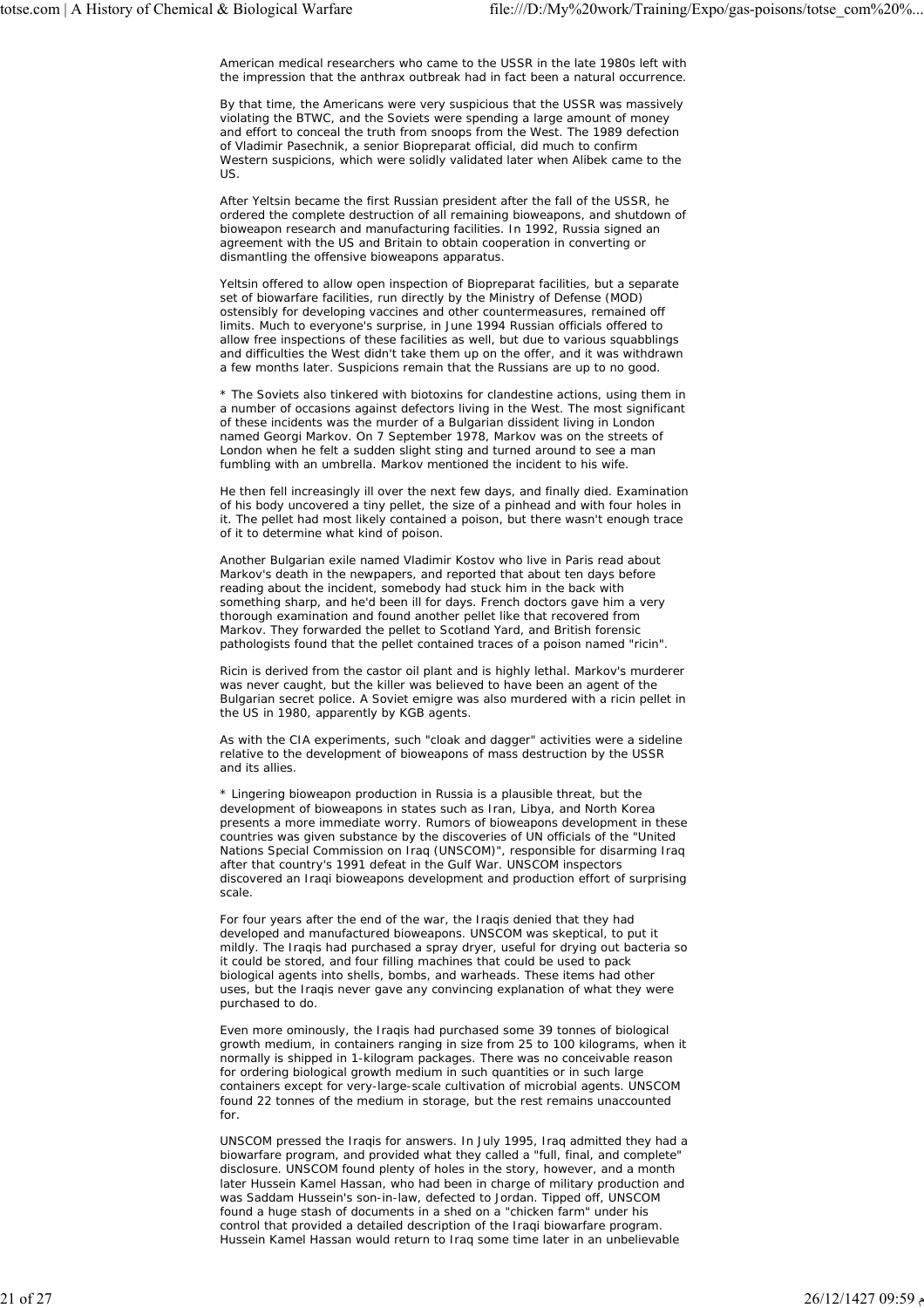lapse of judgement and die in a gun battle.

The Iraqis then declared the previous "full, final, and complete" disclosure to be "incomplete and invalid" and released a new one. It revealed that the Iraqis had begun the program in 1985, obtained their first pathogens in 1986, and by the eve of the Gulf War had extensive stockpiles of bioweapons. The Iraqis admitted to working on a wide range of pathogens and biotoxins:

Anthrax, of course. Iraqi documents show they produced 8,500 liters of anthrax and loaded 6,500 liters of it into weapons.

Botulinism toxin. The Iraqis said they produced 19,000 liters and put 10,000 of it into weapons.

"Aflatoxin": This is another toxin related to food poisoning, and is produced by fungal contamination of peanuts and other crops. The Iraqis produced 2,200 liters of aflatoxin and put 1,580 of that into weapons. Aflatoxin is an odd candidate as a bioweapon, since its major effect is to cause liver cancer in its victims a decade or so after exposure.

Other bioweapon investigations that never reached the production stage included the gas gangrene bacteria; wheat rust; ricin; "haemorrhagic conjunctivitis" virus, which causes pain and temporary blindness; "rotavirus", which cause severe diarrhoea; and "camel pox" virus, an odd choice even by the sometimes puzzling standards of bioweapons, since even in the Middle East the camel is no longer of major strategic importance. The bioweapons were not used in the Gulf War, as the Iraqi army did not have the proper supplies of vaccines needed to protect their own troops, and were not fired in Scud missiles at Israel and other remote targets because of the likelihood of massive retaliation.

UNSCOM was forced to leave the country in 1998, and the Iraqis are almost certainly working on bioweapons as they please, restrained only by the constraints on their resources from the UN trade embargo. The evidence obtained by UNSCOM in Iraq only hints at what other bioweapons efforts may be taking place in other countries.

With the widespread introduction of "genetic modification" technologies, even relatively poor countries can develop bioweapons undreamed of by Shirou Ishii and his contemporaries. For example, influenza might be genetically modified with Marburg or Ebola components to produce a "doomsday bioweapon" of unprecedented lethality and contagiousness. Such a bioweapon would be too dangerous and indiscriminate to be actually used in combat as such, but it would be useful as a form of blackmail.

[4.0] Chemical & Biological Warfare In The 21st Century

\* The zigzag evolution of chemical and biological weapons in the 20th century give causes for both optimism and pessimism in the course it will take in the 21st. This chapter outlines the current state of affairs and future prospects.

- [4.1] CHEMICAL & BIOLOGICAL TERRORISM
- [4.2] CB WEAPONS AND ARMS LIMITATION
- [4.3] COMMENTS, SOURCES, & REVISION HISTORY

[4.1] CHEMICAL & BIOLOGICAL TERRORISM

\* The idea that terrorists could build and use chemical and biological weapons was a possibility for decades, but few took the notion seriously until 1995, when it became headline news. On 20 March 1995, containers of a liquefied form of sarin were placed on five different subway cars on three different lines in the Tokyo subway system and opened by members of a Japanese religious sect named the "Aum Shinrikyo (Supreme Truth)". Twelve people were killed and 5,000 required medical attention.

The Aum Shinrikyo sect preached a doctrine that combined elements of Hinduism and Buddhism with apocalyptic prophecies. As the group had been implicated in sarin production before, Japanese authorities quickly arrested its leader, Shoko Asahara, born as Chizuo Matsumoto. Asahara confessed to the subway attack and other terrorist acts. Forty other Aum Shinrikyo members were arrested. The group was linked to a nerve-gas attack on a residential neighborhood in Matsumoto, Japan, the year before. Other acts of terror using chemical weapons, including the release of phosgene at a train station in Yokohama, remained unresolved.

Investigators found that the Aum Shinrikyo had also attempted to develop bioweapons. Sect members had traveled to Africa in 1992 to obtain samples of the virulent Ebola virus, but returned to Japan empty-handed. It is believed that the group did perform work on anthrax and botulism toxin.

\* The Tokyo subway attack was an alert to authorities around the world, and particularly in the United States. The Aum Shinrikyo sect had planned to carry out other attacks in New York and Washington DC.

In fact, the Aum Shinrikyo's attack wasn't the first time extremists had developed or used CB agents in the US. In 1984, in the US state of Oregon,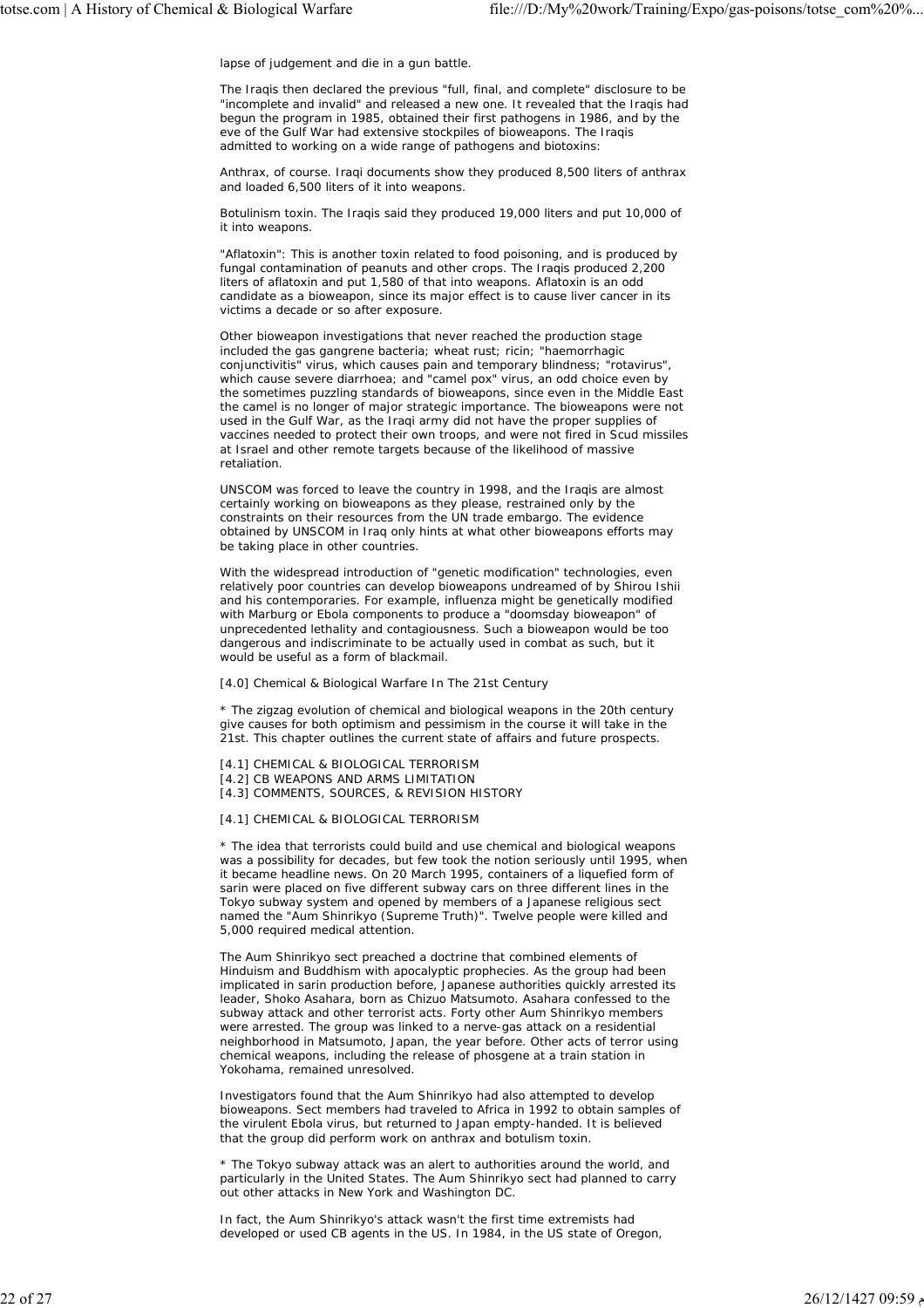followers of the guru Bhagwan Shree Rajneesh responded to a confrontation with a neighboring town by spreading salmonella bacteria over salad bars and coffee creamers in ten restaurants, as well as supermarket produce. Over 750 people were affected. Investigators took a year to link the outbreak to the sect.

Anti-government and fascist extremists in the United States have been arrested for possession of biotoxins such as ricin, as well as for working on poison gases and toxins. In 1995, Disneyland received a videotape showing two hands mixing chemicals, along with a note threatening the theme park. No suspect was ever arrested.

That same year, a one-time white supremacist named Larry Wayne Harris was convicted of wire fraud when he obtained under false pretenses three vials of the plague bacterium Yersinia pestis, which causes bubonic plague. He received probation, though he told reporters he had managed to culture anthrax, and said that bioweapons might be a proper response to Federal attacks on anti-government groups: "How many cities are you willing to lose before you back off?"

Following the Tokyo attacks and presented with evidence of home-grown interest in CB weapons, US law enforcement agencies became increasingly worried about a CB attack on a US population center by foreign or home-grown extremists.

Even the idea that individuals were trying to synthesize CB agents in their garages or basements was enough to cause alarm. The history of the development and manufacture of CB agents is littered with reports of accidents, some of them disastrous. The likelihood of an accident in a basement laboratory would clearly be high, and anyone who would take such a risk is unlikely to be particularly cautious or prudent.

Organizing an effective response to the threat proved difficult, with different Federal agencies sometimes working at cross purposes. There were serious concerns that America was simply unprepared for a major CB attack. In June 2000, Denver, Colorado, conducted a exercise in which the city was under a simulated attack with plague pathogens. City officials were unable to contain the following "epidemic", and the exercise resulted in an estimated 3,700 "cases" and 950 "deaths".

This exercise was thinking small compared to what a real attack might look like. In 1970, the World Health Organization that a light aircraft dispersing 50 kilograms (110 pounds) of anthrax spores over a city of five million people would infect 250,000 people and kill 100,000 of them. It is hard to think of any hospital in the US that could deal with even a thousand anthrax casualties, and most would be overwhelmed by a hundred.

Advocates pressed for greater coordination between Federal agencies involved in dealing with terrorist attacks, as well as improved technology to detect CB agents, and funding to medical facilities to give them the means to deal with bioweapon attacks. However, the issue remained on the sidelines until the late summer of 2001.

\* On 11 September 2001, the issue of a major terrorist attack on a US population center abruptly ceased to be theoretical. Radical Islamic terrorists of the "Al-Qaida" group hijacked four airliners on domestic US flights. They took over the controls of the airliners, flying two of them into the World Trade Center skyscraper towers in New York City and one into the Pentagon. The fourth crashed in the Pennsylvania countryside, apparently after a scuffle between the terrorists and the passengers. The Trade Center towers were levelled and a wing of the Pentagon badly damaged. Total casualties from the operation were about 3,000 people.

The attack did not involve CB agents, but in early October 2001, while the dust was still settling from the 11 September attacks, a terrorist mailed letters containing anthrax spores to US government and commercial media offices in New York, Washington DC, and Florida. 11 people became ill and five died.

The text in the letters was filled with the rhetoric of Islamic extremism, but the attacks showed a clear right-wing bias, targeting Democratic politicians such as Tom Daschle and liberal news media offices. Genetic analysis of the anthrax showed it to be a derivative of a strain used in US bioagent labs, strongly implying a home-grown source. Rumors persisted that the FBI had identified a suspect, a disgruntled ex-employee of one of the labs, but the agency denied that they had any clear idea of who might have mailed the anthrax letters.

The anthrax attacks were clearly the work of an isolated individual and not part of a well-planned terrorist campaign, but the 11 September attacks gave them very great visibility and a strong awareness that things could have been much worse. Intelligence obtained from the US military intervention in Afghanistan revealed, to no great surprise, that the Al-Qaida group was seeking to develop chemical and biological agents, and they had already demonstrated that they had the will to use them without restraint. Investigators unraveling the trail of the Al-Qaida terrorists who participated in the 11 September attacks found they had also investigated obtaining use of a crop spraying aircraft, clearly to disperse CB agents over a population center.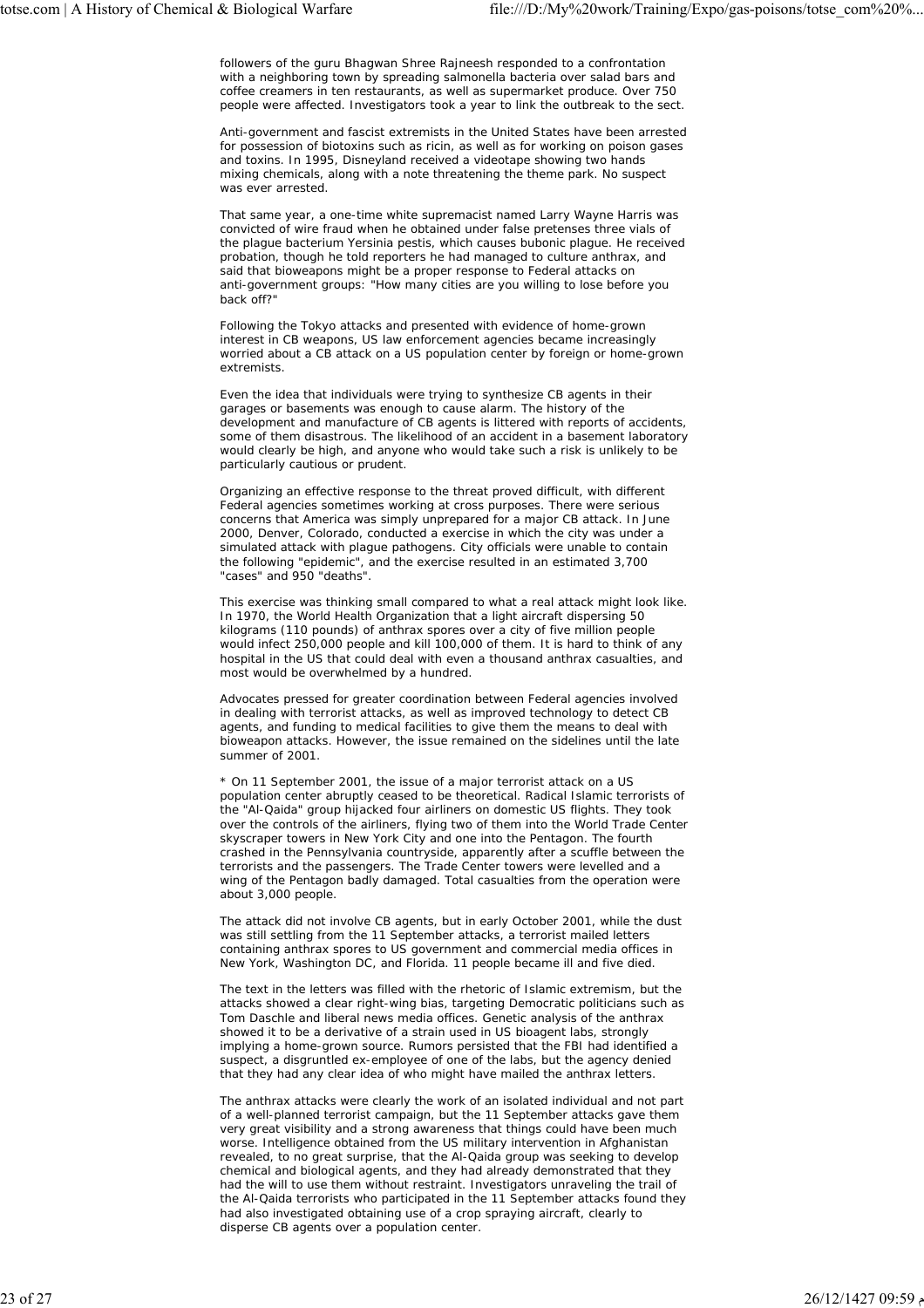In any case, protecting American cities against terrorist attack went to a front burner issue, with the Bush Administration establishing a high-level "Office of Homeland Defense" to coordinate anti-terrorist activities. The complexity of the homeland defense issue has meant that results have been slow to emerge from the effort, but major funding is being funneled to the effort, and the will to acquire effective defenses seems apparent.

#### [4.2] CB WEAPONS AND ARMS LIMITATION

\* The issue of terrorist attacks using CB weapons is linked to the issue of states attempting to develop stockpiles of such weapons. Developing really effective CB weapons is beyond the means of most terrorist organizations, but they could acquire such weapons from nations sympathetic to their causes. This reality raises the importance of arms control efforts to restrict the spread of "weapons of mass destruction (WMD)".

Arms-control efforts seek to limit the spread of WMDs by controlling the sale of critical technologies, and obtaining intelligence on sites that may be used to develop them. The greatest efforts have been made in attempting to limit the spread of nuclear weapons, and such efforts have proven successful to a degree.

Limiting the development of chemical weapons is more difficult, since it is harder to detect their production. The "Chemical Weapons Convention (CWC)" came into effect in 1997 and, on paper, is extremely strict. The Geneva Protocol of 1925 had long established an international ban on the use of chemical weapons, though as previous chapters show it has often been violated. The CWC took the Geneva Protocol one step further, banning the manufacture and storage of chemical weapons as well.

The CWC also places restrictions on trade in certain chemicals, and allows intrusive inspections on short notice, implemented by workers of the "Organization for the Prohibition of Chemical Weapons (OPCW)". Although the Nuclear Non-Proliferation Treaty allows a small handful of countries to possess nuclear weapons, the CWC is even-handed: the same rules apply to everyone.

The CWC has had some significant successes. As of 1998, 168 countries had signed up and 110 had ratified the agreement. India and South Korea joined and admitted to having chemical-weapons stockpiles, which now must be destroyed under OPCW supervision. France and China claim to now have destroyed their chemical weapons, and are waiting for verification by OPCW inspectors. As mentioned in chapter 2, America and Russia, with the world's biggest chemical weapons stockpiles, are committed to destroying them all.

OPCW inspectors have conducted hundreds of inspections, though critics wonder if the inspectors are not simply reviewing lies fed to them by member nations. While the convention does provide the right to snap inspections, so far none have been performed, partly due to the slow speed at which the bureaucracies of member nations have moved towards declarations of compliance.

The snap inspections make many member nations uneasy. Members of the US Senate have opposed snap inspections, but the lack of such a provision would greatly weaken the CWC. The states of the Middle East are noticeably absent from the list of signatories. Among them, only Israel and Jordan have signed up, but neither has ratified the treaty.

\* Biological weapons are a nastier problem. Biological weapons have been against international law since the Geneva Protocol in 1925. The fundamental treaty for the control of biological weapons is the 1972 BTWC, which bans development, manufacture, and use of biowarfare agents.

However, the BTWC is weak, as it lacks much in the way of enforcement measures, and as the Soviet bioweapons program demonstrated, it has been widely violated in practice. There has been a push towards adding such measures, in the form of "challenge" inspections of suspect sites where an inspection team can arrive without prior notice at any time, with no right of refusal.

The European Union and some other states strongly favor such a strengthened treaty, and pressed for it at the fifth Five Year Review Conference of the BTWC in 2001. The Clinton Administration was also enthusiastic for a strong BTWC, but the Bush Administration distanced the US from discussions of the new enforcement protocols, on the basis that the enforcement provisions would be ineffective at restraining bioweapons development, but would be an open door to theft of industrial secrets or intrusions into US defense labs, even those with no connection to biological research of any sort.

Whether the indifference of the US to the BTWC will destroy the treaty completely or lead to a stronger treaty remains to be seen. The Bush Administration insists that they are earnest in maintaining a constructive dialogue on the subject, and in fact took a very soft stance in their resistance to the BTWC. US representatives did not denounce the protocols, but they did remain silent during the discussions.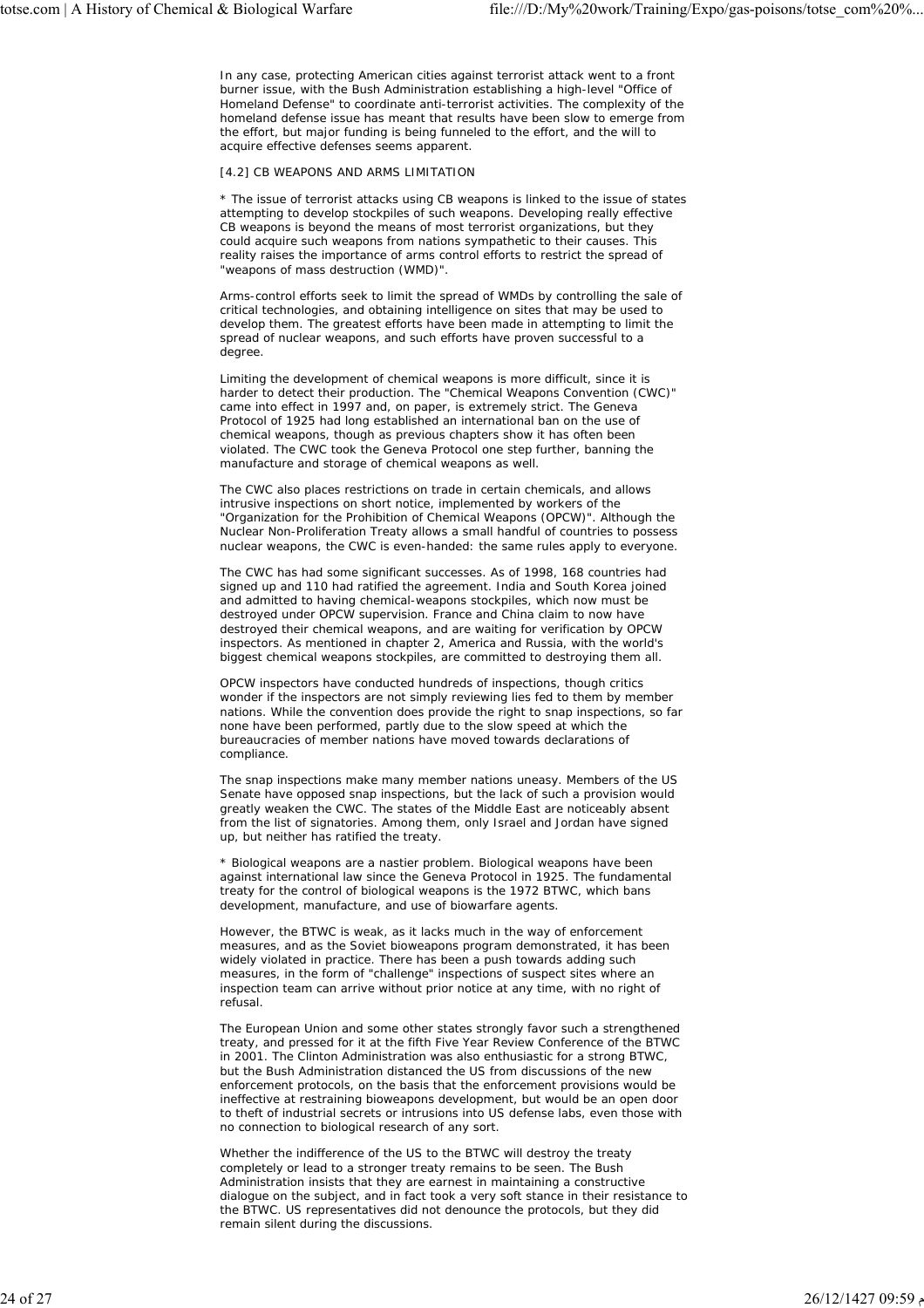However, the US received very bad international press over the matter, all the more so because the Bush Administration seemed to be establishing a pattern of disengagement from international agreements. The fact that the BTWC had been so provably and massively violated as to undermine its credibility was not emphasized in the news reports.

\* In addition to outright violations, there are subtler pressures that undermine the BTWC. The United States is currently engaged in a long and troublesome war against drugs, and the US Congress has passed a bill that includes funding for research into bioagents to attack drug plants like coca, opium poppy, and marijuana.

Interestingly, the BTWC is ambiguous on the legality of such agents. If they were not used in a war, and were used with the consent of the country in which the bioagents were dispersed, that would be perfectly legal under the BTWC. However, as with the use of "nonlethal" chemical agents in Vietnam, critics are quick to point out that a limited use of bioagents could set a dangerous precedent for the future.

Another problem is that the BTWC does not address the issue of the experimental distribution of pathogens. The Iraqis and other countries suspected of making bioweapons obtained their pathogens from Western germ banks, under the pretext of using them for the development of vaccines. This has led to an effort to tighten controls on the distribution of such pathogens, although at the moment there is nothing much in place.

\* While CB warfare is publicly regarded as an extraordinary evil, arguing that it is more vicious to kill someone with gas or pathogens than with bullets or cluster bombs is unconvincing. Nonetheless, there are persuasive arguments for CB control.

One argument against chemical weapons is that they are inferior to conventional steel and explosives. Any reasonably trained and equipped military force can endure a gas attack with few casualties, though chemical defensive measures are a great nuisance, particularly for an army on the move. Furthermore, gas weapons tend to require more care in handling than other weapons, and in the confusion of battle gas can backfire against an attacker due to changes in wind direction and other confounding events.

The difficulty and danger of storing, handling, and using chemical agents makes them troublesome even as a weapon of terror, as the failure of the Aum Shinrikyo subway attack demonstrated. Traditional explosive bombs are much more convenient and remain very effective weapons for terrorists.

The most significant drawback of chemical weapons is environmental. Their manufacture tends to be a nasty process, and once produced and stockpiled, they require substantial security and maintenance that is hard to assure over a period of decades. Disposal of decrepit chemical weapons is a dangerous and extremely expensive task.

The arguments against biological warfare are even stronger. Biowarfare agents are at least, or even more, hazardous to develop, manufacture, store, and transport than chemical agents. If actually used, they could lead to a pandemic that afflicts all sides equally.

Even if "nonlethal" bioagents are used, there is no saying that their widespread production and dispersion might lead to a new strain that is much more virulent, and for which no defenses are available. Genetic modification to design highly specific bioagents could have unpredictable and extremely dangerous consequences.

Poor countries often look to bioweapons as a cheap equivalent to the atomic bomb, which is beyond their means. On the other hand, poor countries do not have the same level of public health resources available to meet attacks by CB weapons, making them even more vulnerable to attacks by bioweapons.

\* Given CB weapons control treaties with tough provisions to reveal cheating, countries do have strong incentives to renounce the development, manufacture, stockpiling, and use of CB weapons. Whether such incentives will balance the pressure to acquire CB weapons remains to be seen.

## [4.3] COMMENTS, SOURCES, & REVISION HISTORY

\* My sole involvement with chemical weapons was the gas training I was provided during my US Army Basic Combat Training session at Ford Ord, California, in the fall of 1972. All trainees were required to go into a room full of CS aerosol powder and inhale it to give them an appreciation of what gas can do, a training technique that goes back to gas training in WWI.

I compare being tear-gassed to having my head shoved into a bucket full of hot pepper sauce and chili powder and being forced to inhale and swallow. It was very effective training, as I haven't forgotten it in thirty years.

We were also given familiarization with the use of gas masks, though the only full-body protection we had available was to put on a rain poncho, and were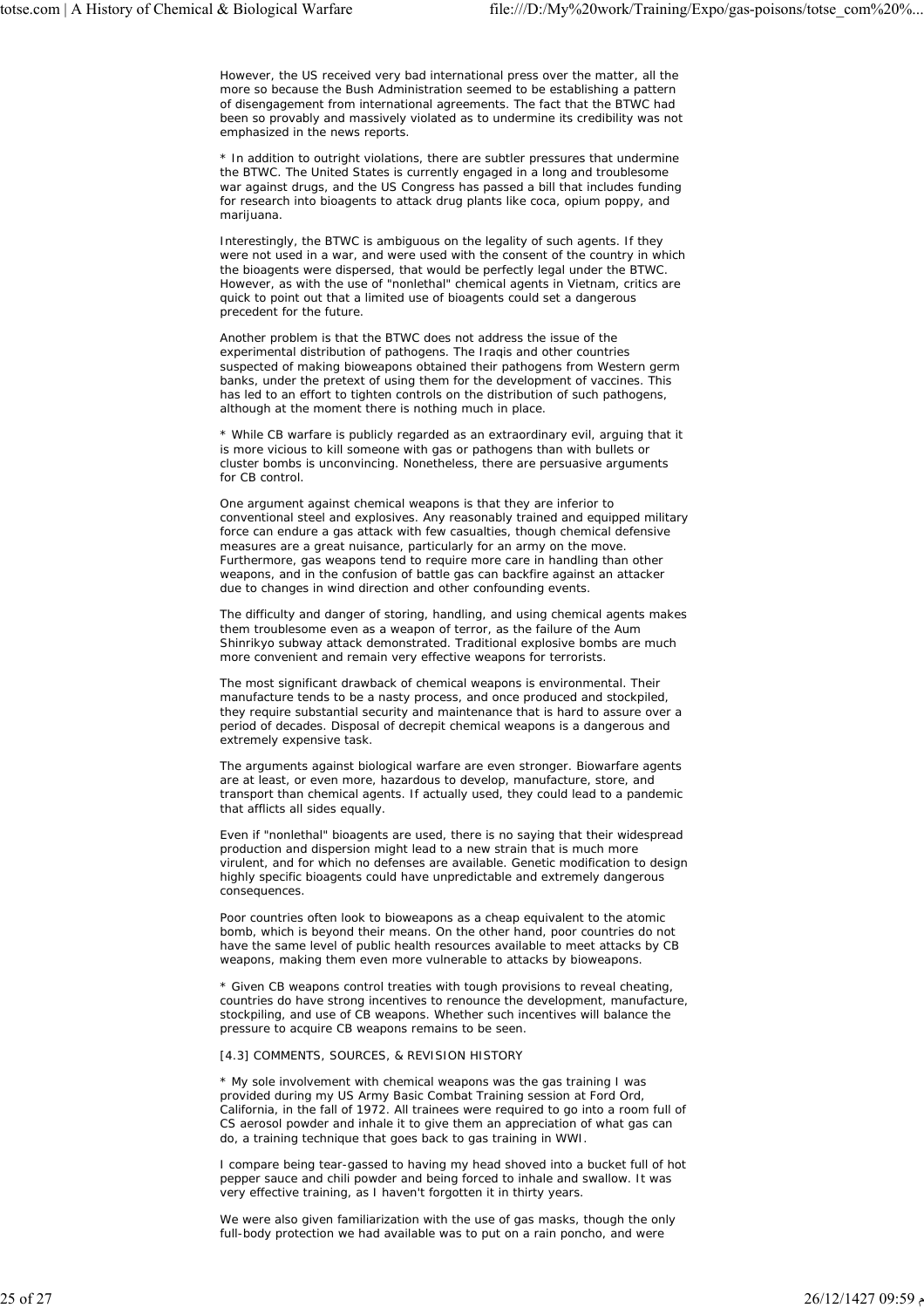given a short training session with atropine auto-injectors and, I vaguely recall, decontamination powders.

I read a book on CB warfare while I was in the Army and was amused at the experiments with hallucinogenic gases. Recreational drug use was widespread and blatant in the US Army in the early 1970s, though there was a crackdown later in the decade. I joked with a pal that if our guys were attacked with hallucinogenic gases, they'd tear off their gas masks and inhale as much as they could, and the enemy wouldn't be able to tell the difference.

\* Concerning the use of CS powder in Vietnam: I once met a fellow who said they used it to render VC bunkers uninhabitable. If US soldiers simply blew up the bunkers, the hole and position were still basically intact and could easily be restored to effectiveness. According to my acquaintance, however, the VC hated CS, and instead of demolishing the bunkers he and his team built charges with a combination of explosive and CS that thoroughly dispersed the powder through the bunker.

The VC wouldn't use the bunker again. I speculate that they had been trained to believe that the powder was lethal, or that the Americans were likely to sooner or later sneak in other gases that were lethal.

\* Experiences with natural biotoxins gives me a great respect for what they could do if used as a weapon. In the early 1980s, I had a session for a few months where everything seemed to go wrong at once, with troubles including food poisoning and contact with poison oak.

The food poisoning involved an all-night session in agony that I visualized at the time was being under torture. After a few hours of it, I would have given away any secret to make it stop. In the morning, I was purged, drained, white, and feeble. I suspect I would have been killed if I had been old or in bad health.

Poison oak exposure itself resulted in no more than a severe red, itching, swollen rash that took about a week to subside, though I had a friend who took a dose of it and had an allergic reaction, with his face hideously puffed up. However, after the worst of my exposure was over I kept having minor relapses on my forearms and facial areas. Some of the oily toxins had rubbed off on doorknobs and the like, and I had to give my apartment a thorough cleaning to put a stop to the relapses.

When I finally found out what mustard gas was and what it could do while writing this document, I recollected I'd been through an experience that gave me a mild taste of what it was like.

\* This document evolved out of some notes taken from a six-part historical television documentary titled SCIENCE AT WAR, broadcast on the US History Channel in 1999, which included individual installments on chemical and biological warfare. The installment on chemical warfare focused strongly on the tragedy of Fritz and Clara Haber, which is such a neatly Shakespearian melodrama that I found it a bit hard to believe. However, the facts do bear it out.

More formal sources for this document include:

A HIGHER FORM OF KILLING by Robert Harris and Jeremy Paxman, Hill & Wang, 1982. This is one of the best-known books on bio-chemical warfare, and this document owes a great deal to it. It is a detailed and thorough book, though the authors do not have deep technical backgrounds and seem to tend towards overstatement.

BIOHAZARD by Ken Alibek with Stephen Handelman, Random House, 1999. This is a largely biographical book that has some interesting bits of information. For example, Alibek says that the extensive immunizations and repeated decontaminations he endured while working for Biopreparat gave him the widest range of allergies of anyone he'd ever met, and destroyed his sense of smell and the ability to produce skin oils. He lives on a troublesome regimen of medications and skin lotions.

"The Whore Of Babylon And The Horseman Of Plague", THE ECONOMIST, 12 April 1997, 79:82.

"Terrorism's Next Wave" by David E. Kaplan, US NEWS & WORLD REPORT, 17 November 1997, 28:31.

"Bombs, Gas, And Microbes: The Desperate Efforts To Block The Road To Doomsday", THE ECONOMIST, 6 June 1998, 23:25.

"Biological Warfare Against Crops" by Paul Rogers, Simon Whitby, and Malcolm Dando, SCIENTIFIC AMERICAN, June 1999, 70:75.

"Germ Warfare Takes On Strategic Dimensions" by Paul Mann, AVIATION WEEK, 4 September 2000, 91:92.

"Down To The Wire On Bioweapons Talks" by Richard Stone, AAAS SCIENCE, 20 July 2001, 414:416. The MitreTech website has a wide range of well-organized and rather technical materials on biological and chemical warfare. The section